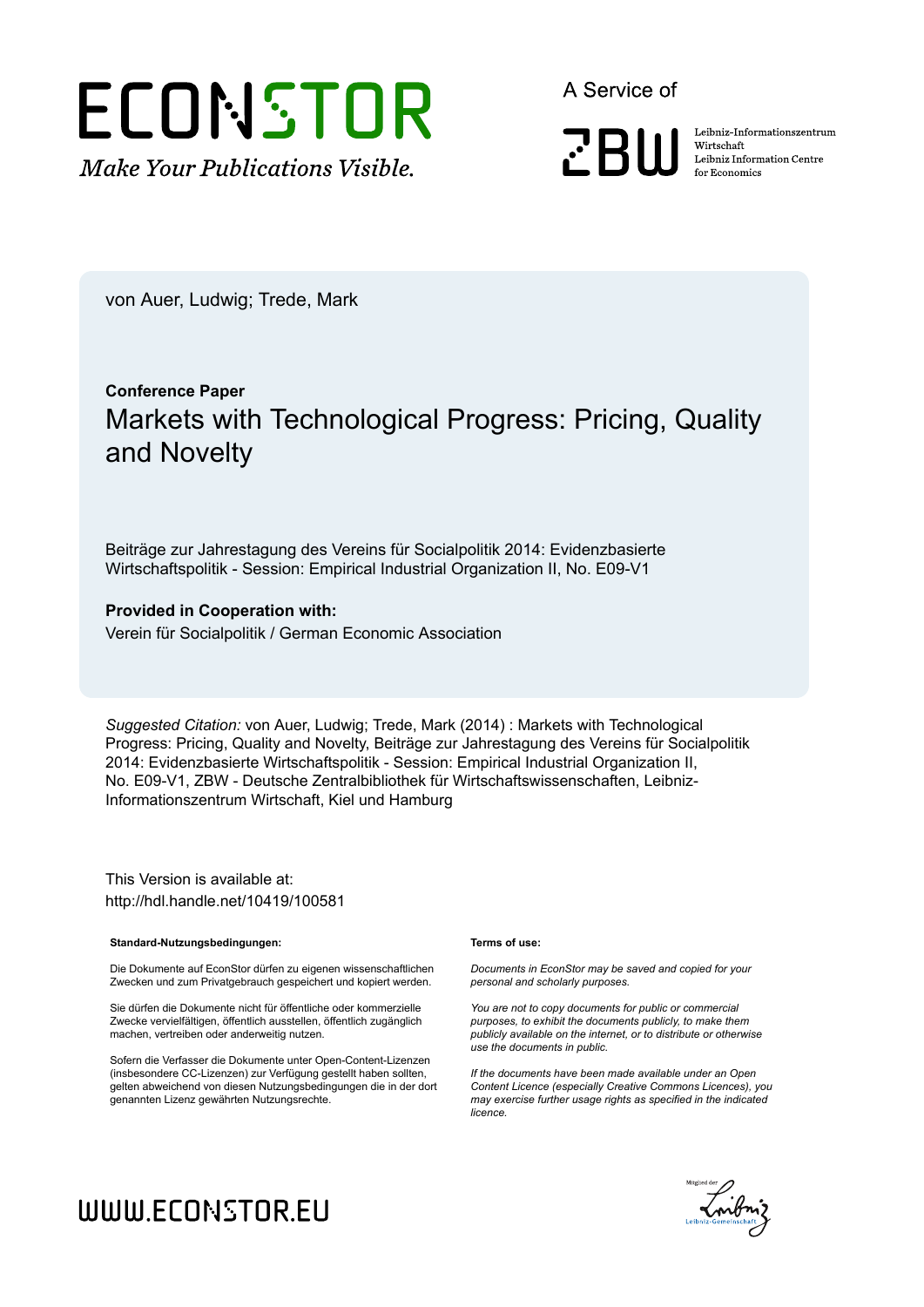### Markets with Technological Progress: Pricing, Quality, and Novelty $\overrightarrow{x}$

Ludwig von Auer<sup>a,∗</sup>, Mark Trede<sup>b</sup>

<sup>a</sup> Universität Trier, Fachbereich IV-VWL, Universitätsring 15, D-54286 Trier, Germany. *b* Universität Münster, Center for Quantitative Economics, Am Stadtgraben 9, D-48143 Münster, Germany.

#### Abstract

New and old products differ in two respects: quality and newness. Whereas a higher quality of a new product always benefits consumers, the newness itself benefits some consumers, but not others, and for some, it is even a disadvantage. We capture these features in a Hotelling model of OverLapping Innovators (HOLI model), entailing a sequence of static Hotelling games of horizontal product differentiation (newness), that we extend by vertical product differentiation (quality). In this model, the firms compete on quality and price. Using advanced dynamic hedonic regression methods, we empirically investigate the pricing policy of firms in the German laser printer market. We show that their pricing corresponds to our model with the seller of the new product acting as the Stackelberg follower.

*Keywords:* Hotelling, vertical product differentiation, hedonic regression,

Stackelberg, laser printer

JEL classification: L11, L63, C23

#### 1. Introduction

Many markets are characterized by regular product innovations and improvements. As a rule, when new products of higher quality enter the market, they do not immediately replace all older ones. Therefore, at any point in time, product variants of different

 $\overrightarrow{v}$  We thank Brian Bloch for his comprehensive editing of the manuscript.

<sup>∗</sup>Corresponding author. Tel.: +49 651 201 2716, fax: +49 651 201 3968.

*Email addresses:* vonauer@uni-trier.de (Ludwig von Auer), mark.trede@uni-muenster.de (Mark Trede)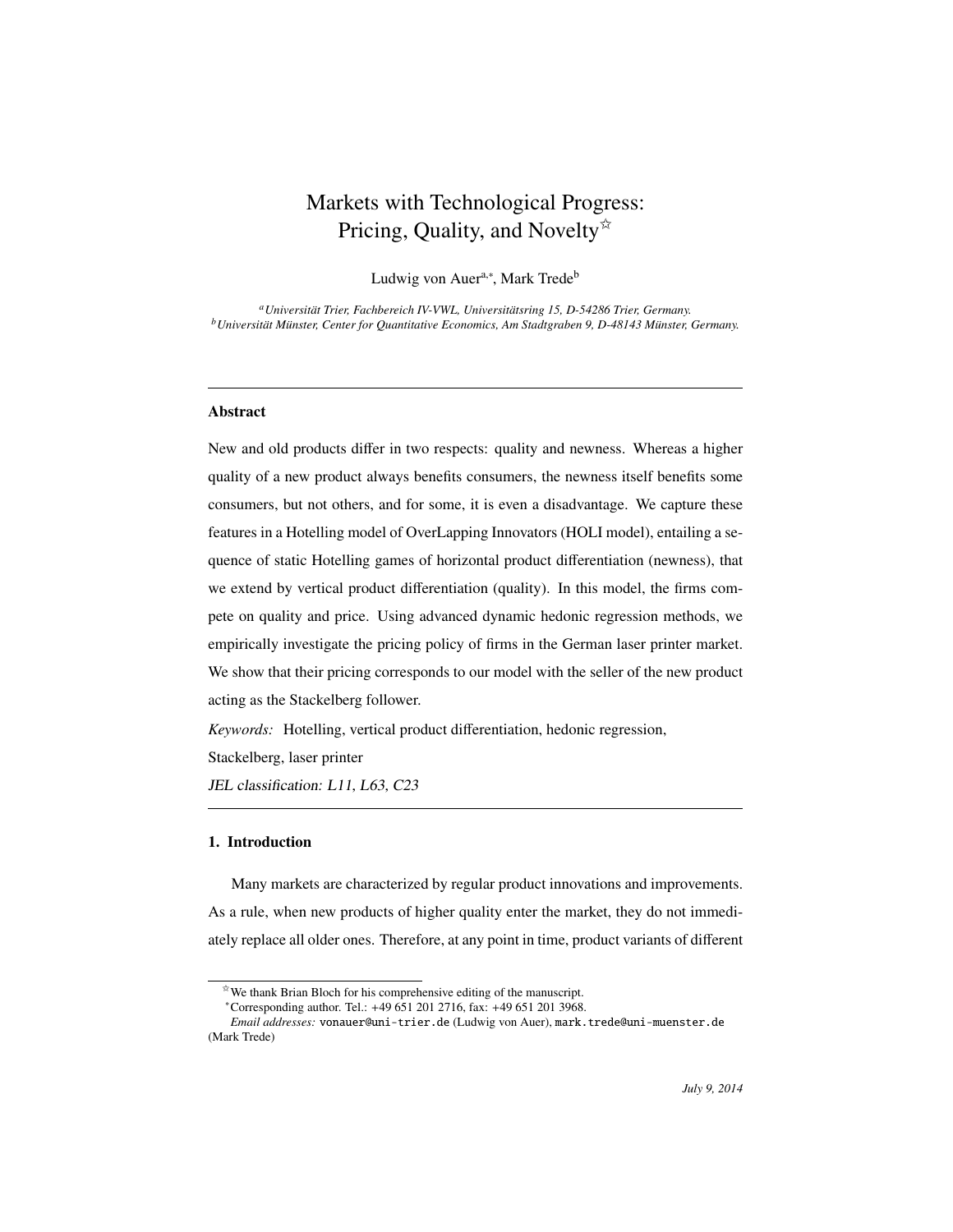quality and vintage coexist and only the products with the worst price-performance ratio exit the market.

However, higher quality is not the only difference between new and old products. A second distinctive feature of new products is their novelty. Most consumers would still differentiate between new and old products, even if they were of the same quality. Products that have been introduced long ago, may be considered as no longer up-to-date or simply "boring". Consumers may fear that buying these products will make them seem dull individuals to others, whereas consumers buying a newly introduced product may expect to be regarded as modern and interesting. Other consumers, however, may prefer established products, if they are doubtful about the quality and ease of use of the new product. These consumers continue to buy the time-tested products as long as they are available.

In summary, whereas a higher quality of a new product always benefits consumers, the product's newness benefits some consumers, but not others, and for some, it is even a drawback. Therefore, the analysis of markets characterized by continuous technical improvements should account for both quality and novelty.

In the industrial organization literature, competition between products of different quality is generally modeled as vertical product differentiation, whereas differentiated consumer tastes are commonly captured by horizontal product differentiation in the tradition of Hotelling's (1929) spatial model. This suggests that markets characterized by technical progress should be studied by means of models that combine horizontal differentiation (capturing different preferences for novelty) with vertical differentiation (capturing product quality differences). In the present paper, we specify a simple *Vertically Extended Hotelling (VEH)* model. It combines horizontal and vertical product differentiation and can easily be embedded into a dynamic context.

In our VEH model, all consumers appreciate the difference in quality (the vertical characteristic) in the same way. However, they differ in their preferences for novelty (the horizontal characteristic). The incumbent product is an established commodity of basic quality and zero novelty that competes against the entirely novel entrant product. The seller of the entrant product can choose a quality that is superior to the basic quality of the incumbent product. The cost of the entrant product increases with the magnitude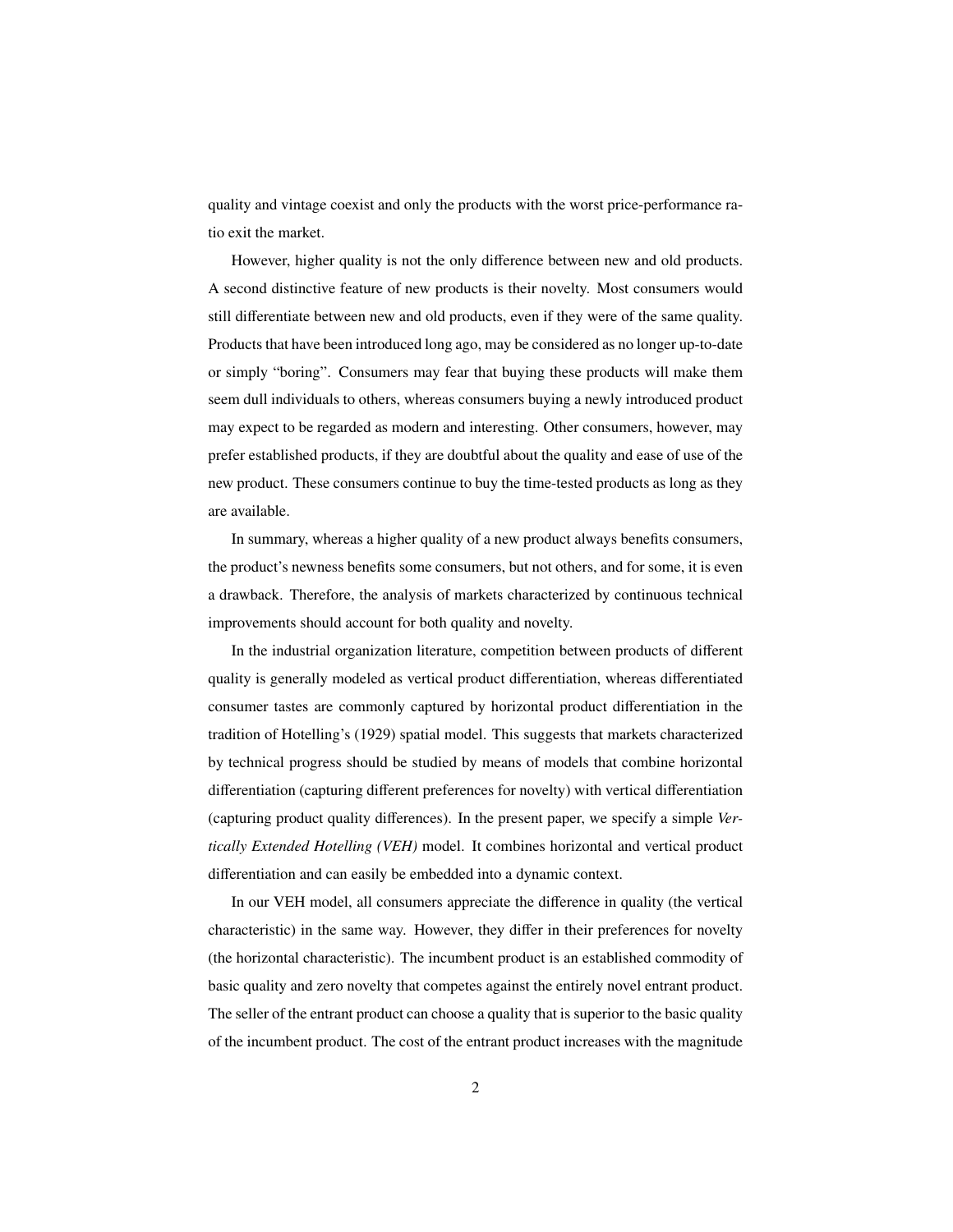of the quality improvement. In this setup, the duopolists compete on price and quality.

Almost all studies of Hotelling's spatial model utilize the Nash equilibrium concept, and our VEH model is no exception. However, competition between an incumbent and an entrant product is not necessarily symmetric. Therefore, we also consider two additional scenarios. In the first, we capture the asymmetry by a Stackelberg game in which the seller of the incumbent product is the Stackelberg leader and competes against the seller of the entrant product (the Stackelberg follower), whereas in the second scenario, we consider the reverse situation.

Generally, two opposing pricing strategies appear sensible. When consumers appreciate the novelty of new products, firms should introduce new products into the market at prices above those of the older products of comparable quality, and during the later stages of the product's life cycle, price it below newer products of comparable quality. In the marketing literature, this strategy is often referred to as *skimming* (e.g., Noble and Gruca, 1999). However, if consumers are doubtful about new products, the sellers of new products can counter such initial scepticism by an aggressive pricing policy during the early stages of the product life cycle. Once a sufficiently large customer base has been established, in the later stages of the product life cycle, the price is set above those of newly entering rival products of comparable quality. In line with the marketing literature, we denote this strategy as *penetration*.

Does our VEH model predict skimming or penetration? It will be shown that the prediction depends on the underlying equilibrium concept. If the VEH model makes the Nash assumption or the Stackelberg assumption with the seller of the entrant product being the Stackelberg leader, firms decide to skim. In contrast, if the seller of the incumbent product is the Stackelberg leader, the model predicts penetration.

Which of the three alternative assumptions is the most plausible one? As theoretical considerations remain debatable, an empirical examination is necessary. Fortunately, our theoretical findings suggest a specific empirical approach. Using advanced dynamic hedonic regression methods, we can investigate whether skimming or penetration prevails in the market under consideration. If penetration prevails, the VEH model with the seller of the novel product acting as Stackelberg follower is the best tool for analysing this market. If skimming prevails, the VEH model with either the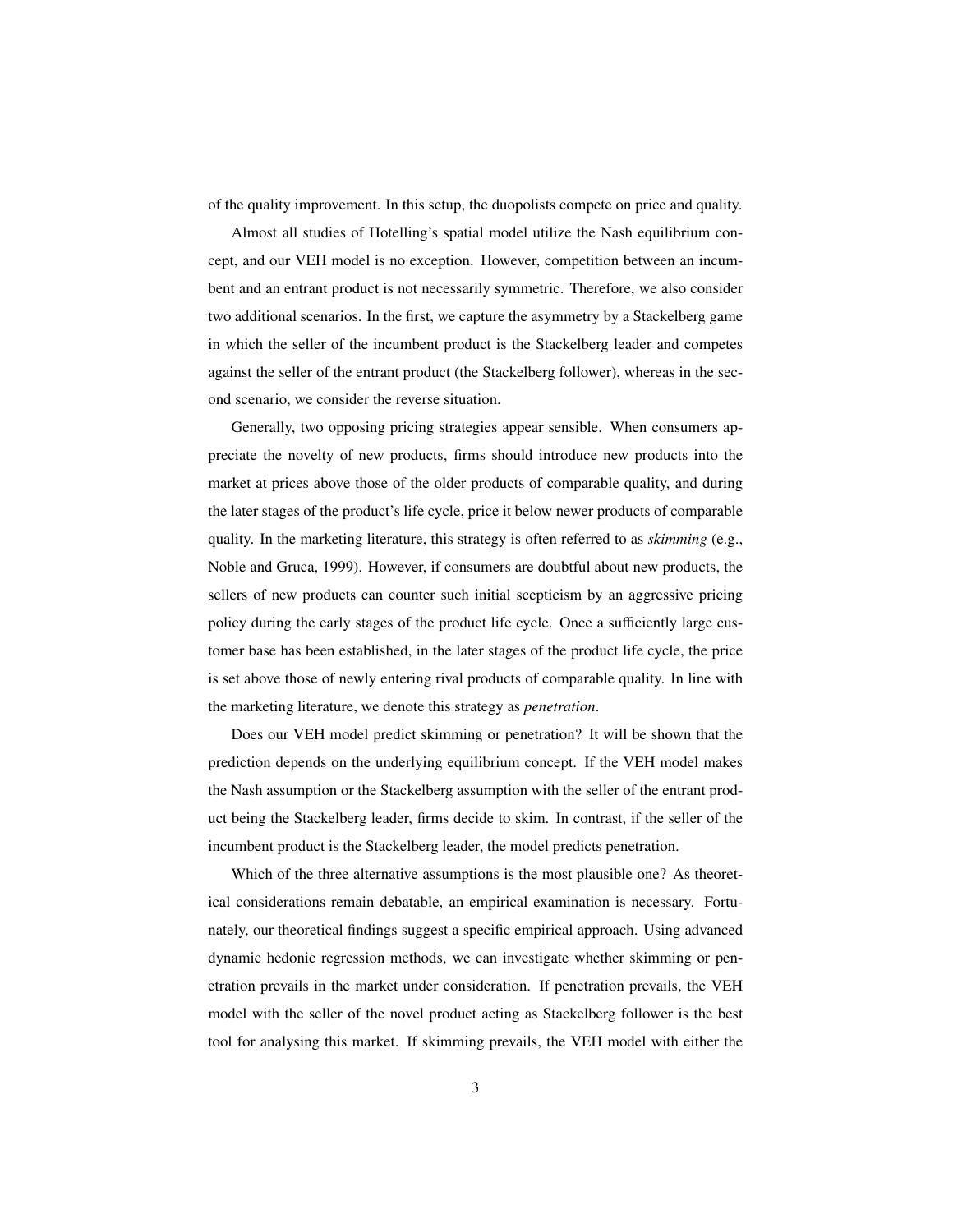Nash assumption or the seller of the established product acting as Stackelberg follower would fit better.

Therefore, in addition to the analytical contribution, this paper also provides an empirical case study of the German laser printer market. This is a mature market with technological progress and rapid changes in the availability of product variants. Laser printer prices tend to decline substantially over their life cycle, which *prima facie* looks like skimming. However, the observed raw prices are not the relevant ones, as model verification requires quality-adjusted prices of laser printers. Using the Markov Chain Monte Carlo (MCMC) method, we derive such quality-adjusted prices. Only if novel printer models are sold at a larger quality-adjusted price than established printer models, can we conclude that skimming prevails.

Markets characterized by frequent product turnover and technical progress, are dynamic in nature, whereas our VEH model is static. Therefore, we extend the VEH model to a dynamic context. For this purpose, we assume that the duopoly game is played repeatedly with today's entrant product being the incumbent product of the next period, while today's incumbent product leaves the market and is replaced by a new entrant product. This generates an infinite-horizon model with overlapping products (firms), in the same manner as common overlapping generation models. We refer to this as the *Hotelling model of OverLapping Innovators (HOLI model)*. It is complex enough to account for the key aspects of markets with product turnover and technical progress. At the same time, it is sufficiently simple to generate, for each of the three scenarios that we consider (the Nash scenario and the two Stackelberg scenarios), a unique equilibrium path.

To the best of our knowledge, the HOLI model is the first to merge horizontal and vertical product differentiation into a dynamic framework capturing continuing technical progress and product turnover. Since the HOLI model is a sequence of static VEH models, the literature most closely related to our approach is that which explores static models combining horizontal and vertical product differentiation. However, in this body of literature, the nexus between novelty and quality is never considered. Furthermore, all of these studies are confined to Nash equilibria and few can be classified as VEH models.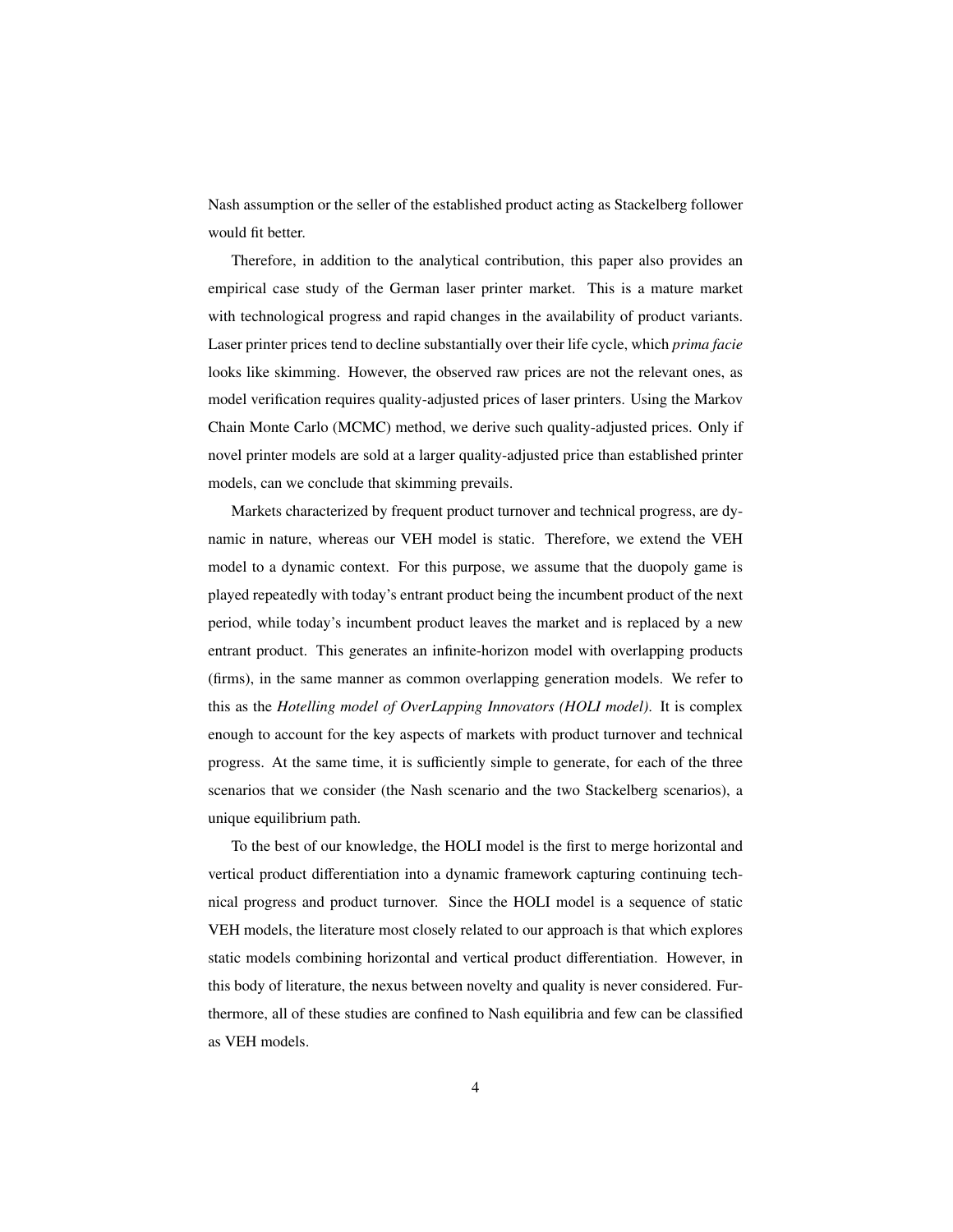The paper is organized as follows. Section 2 introduces the VEH model, and in Section 3, we derive the subgame-perfect equilibrium for the Nash scenario and the two Stackelberg scenarios. Section 4 introduces the HOLI model. The related literature is discussed in Section 5. Section 6 presents the empirical case study of the laser printer market and relates it to the predictions of the HOLI model. Section 7 concludes.

#### 2. The VEH Model

We consider a VEH model featuring an *incumbent product* (Product *I*) and an *entrant product* (Product *E*) that compete on price and quality. Product *I* is offered at price  $P_I$  and Product *E* at price  $P_E$ .

#### *2.1. Consumer Rent*

The consumers are of mass 1 and uniformly distributed along the interval [0, 1]. The consumer's location is equivalent to her taste parameter  $x \in [0, 1]$ . Each consumer can buy either one unit of Product *I* or one unit of Product *E* or no unit at all. The established Product *I* exactly matches the taste of the consumer located at  $x = 0$  and the novel Product *E* exactly matches the taste of the consumer located at  $x = 1$  (horizontal product differentiation). More specifically, the consumer rents derived from the products *I* and *E* are defined by

$$
U_I(P_I) = Q - tx - P_I
$$
  

$$
U_E(P_E) = Q + \Delta - t(1 - x) - P_E,
$$

where *Q* is consumer *x*'s willingness to pay for a product that conforms precisely to her own taste and has the same quality as Product *I*. The difference in quality between products *E* and *I* is indicated by  $\Delta$  (vertical product differentiation). The parameter  $t > 0$  measures the intensity of preferences, that is, the sensitivity of consumer rent with respect to the distance between the consumer's location *x* and the product's location  $(x_I = 0$  and  $x_E = 1$ ). The larger the *t*, the greater the extent to which consumers dislike a given distance between their own and the product's location.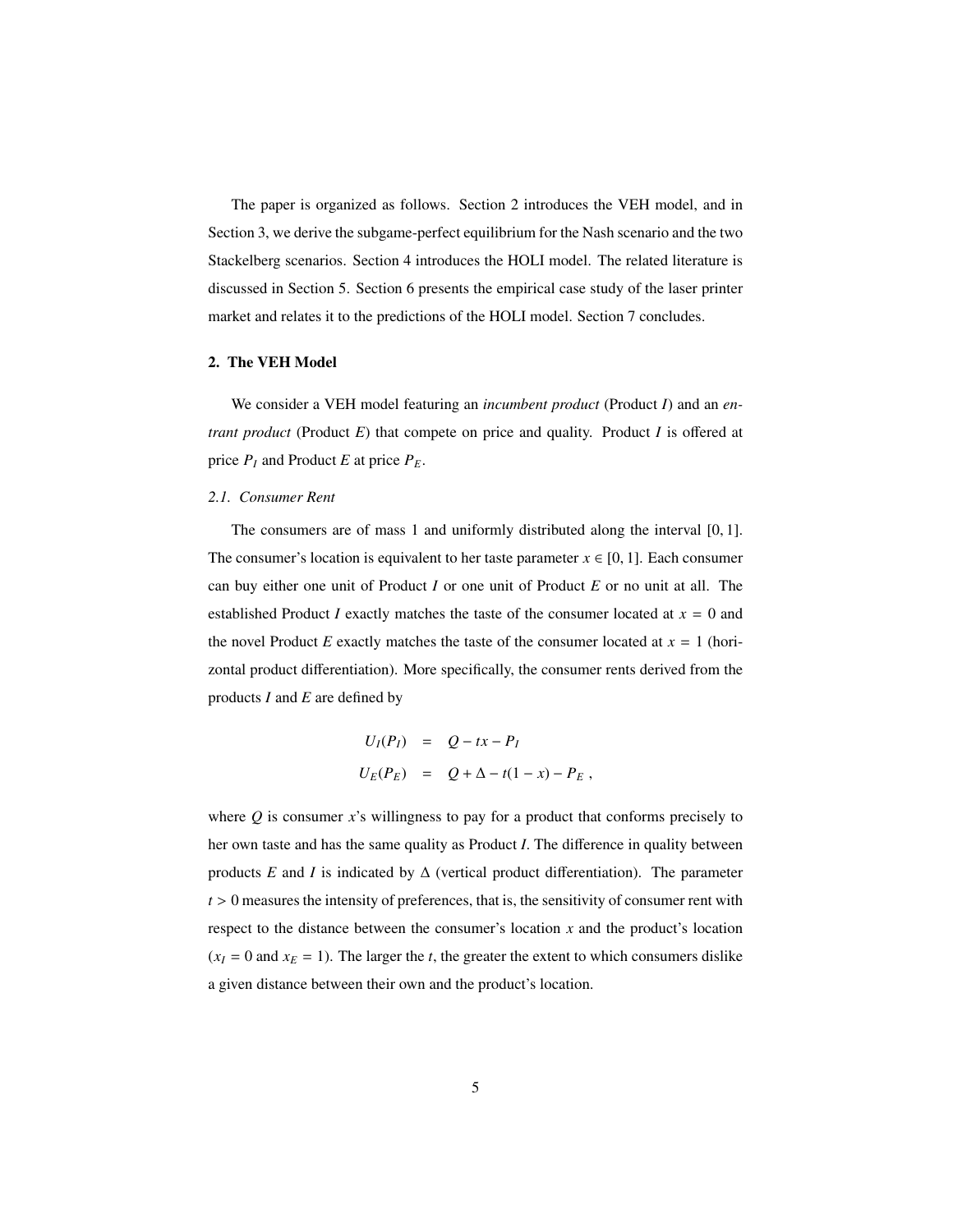Without loss of generality, the consumer rents can be expressed in units of *t*:

$$
u_I(p_I) = q - x - p_I \tag{1}
$$

$$
u_E(p_E) = q + \delta - (1 - x) - p_E \tag{2}
$$

where  $u_I(p_I) = U_I(P_I)/t$ ,  $u_E(p_E) = U_E(P_E)/t$ ,  $q = Q/t$ ,  $\delta = \Delta/t$ ,  $p_I = P_I/t$ , and  $p_E = P_E/t$ .

#### *2.2. Consumer Demand*

The consumer who is indifferent between products*I* and *E* is denoted as the marginal consumer  $\bar{x}$ . Equations (1) and (2) imply that the marginal consumer is located at

$$
\bar{x} = \frac{1}{2} (p_E - p_I + 1 - \delta) \tag{3}
$$

We assume that the basic quality *q* is sufficiently large to ensure that at equilibrium, the consumer rent (1) of the indifferent consumer  $\bar{x}$  is nonnegative:

$$
p_E + p_I \le 2q + \delta - 1 \tag{4}
$$

As a consequence, each consumer will buy either of the two products. We refer to inequality (4) as the *maturity condition*.

We denote the demand for products *I* and *E* with  $D_I$  and  $D_E$ . The demand functions of products *I* and *E* directly follow from the marginal consumer  $\bar{x}$ :

$$
D_{I} = \frac{1}{2}(p_{E} - p_{I} + 1 - \delta) \tag{5}
$$

$$
D_E = \frac{1}{2} (p_I - p_E + 1 + \delta) \tag{6}
$$

The demand functions (5) and (6) depend on the quality differential  $\delta$  and on both prices *p<sup>E</sup>* and *p<sup>I</sup>* . A price increase of the incumbent product will increase the customer base of the entrant product and *vice versa*.

#### *2.3. Cost and Profits*

It is assumed that the cost of producing the basic quality level  $q$  is always zero. For given prices  $p_I$  and  $p_E$ , the demand functions (5) and (6) imply a positive relationship between the quality differential  $\delta$  chosen by firm  $E$ , and Product  $E$ 's customer base.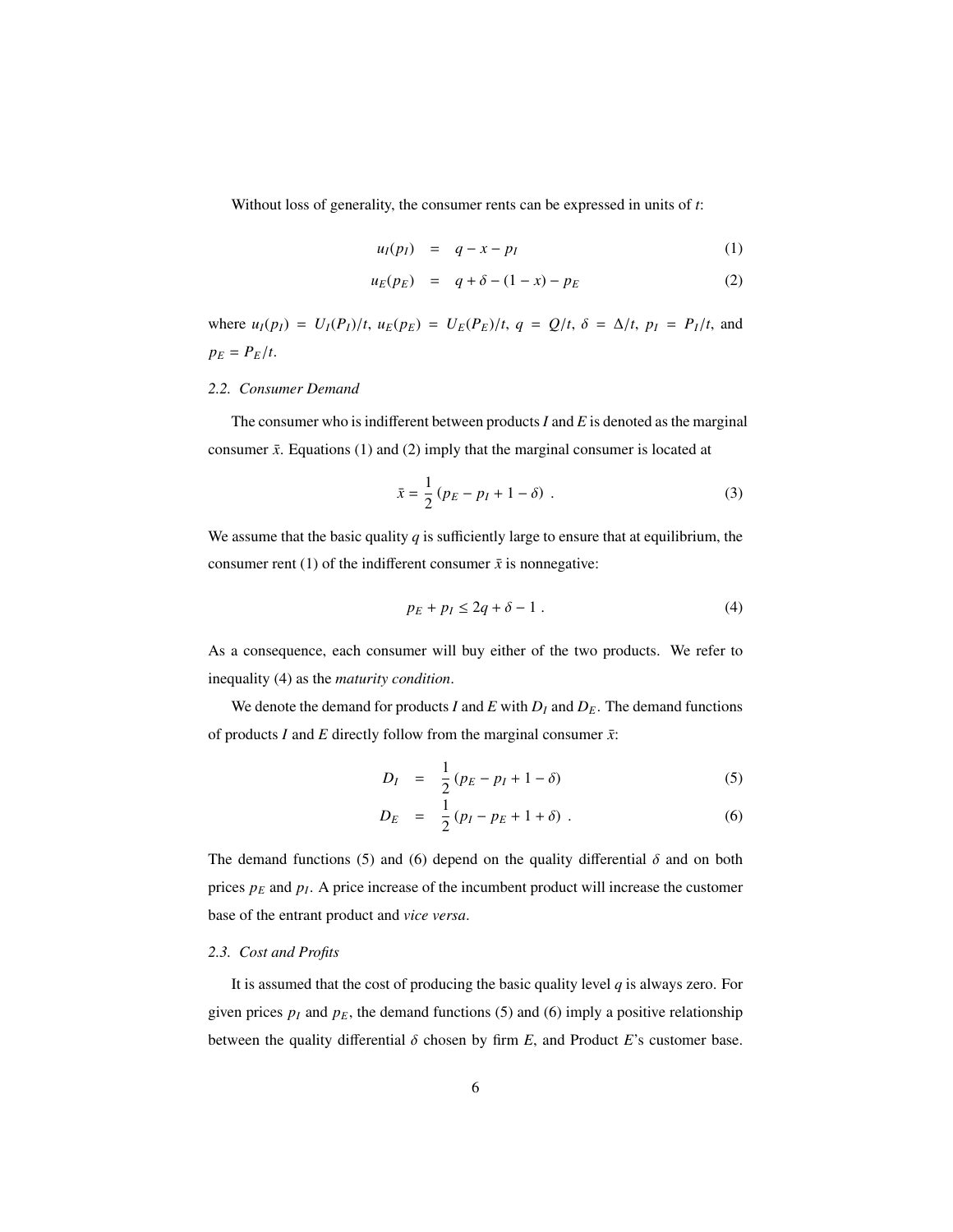If the cost of Product *E* were invariant with respect to the choice of  $\delta$ , firm *E* would always choose an infinitely large quality differential  $\delta$ . It is more realistic that the cost *<sup>c</sup>* of Product *<sup>E</sup>* increases with its quality differential δ. We model this relationship by the following simple cost function:

$$
c = q\delta^2 \qquad (q > 0) \; .
$$

This specification implies that the marginal cost of quality is increasing. Furthermore, the larger the basic quality *q*, the more costly a given quality differential  $\delta$ .

Then, the profit functions are

$$
\pi_I = p_I \left( \frac{1}{2} \left( p_E - p_I + 1 - \delta \right) \right) \tag{7}
$$

$$
\pi_E = p_E \left( \frac{1}{2} \left( p_I - p_E + 1 + \delta \right) \right) - q \delta^2 \,. \tag{8}
$$

#### *2.4. Three Di*ff*erent Scenarios*

It takes time for new products of higher quality to achieve marketability. Therefore, we model our duopoly game as a two-stage game in which the first stage is firm *E*'s choice of quality differential  $\delta$ . The quality of the incumbent product is given. Otherwise it would be a new product and not an incumbent product.

The second stage of our duopoly game is the price game. When modelling markets in which product variants of different quality and vintage coexist, the appropriate equilibrium concept for this second stage is not obvious. Therefore, we consider three different equilibrium concepts.

- *Stackelberg scenario I*→*E:* First, firm *I* chooses *p<sup>I</sup>* , anticipating firm *E*'s optimal reaction  $p_E$ . Afterwards, firm *E* chooses  $p_E$ . In other words, firm *I* is the Stackelberg leader, whereas firm *E* is the Stackelberg follower. It emerges that in this stage of the game, the Stackelberg follower has a strategic advantage.
- *Stackelberg scenario E→I:* This is the reverse situation of the Stackelberg scenario I→E. Here, firm *E* is the Stackelberg leader, whereas firm *I* is the Stackelberg follower.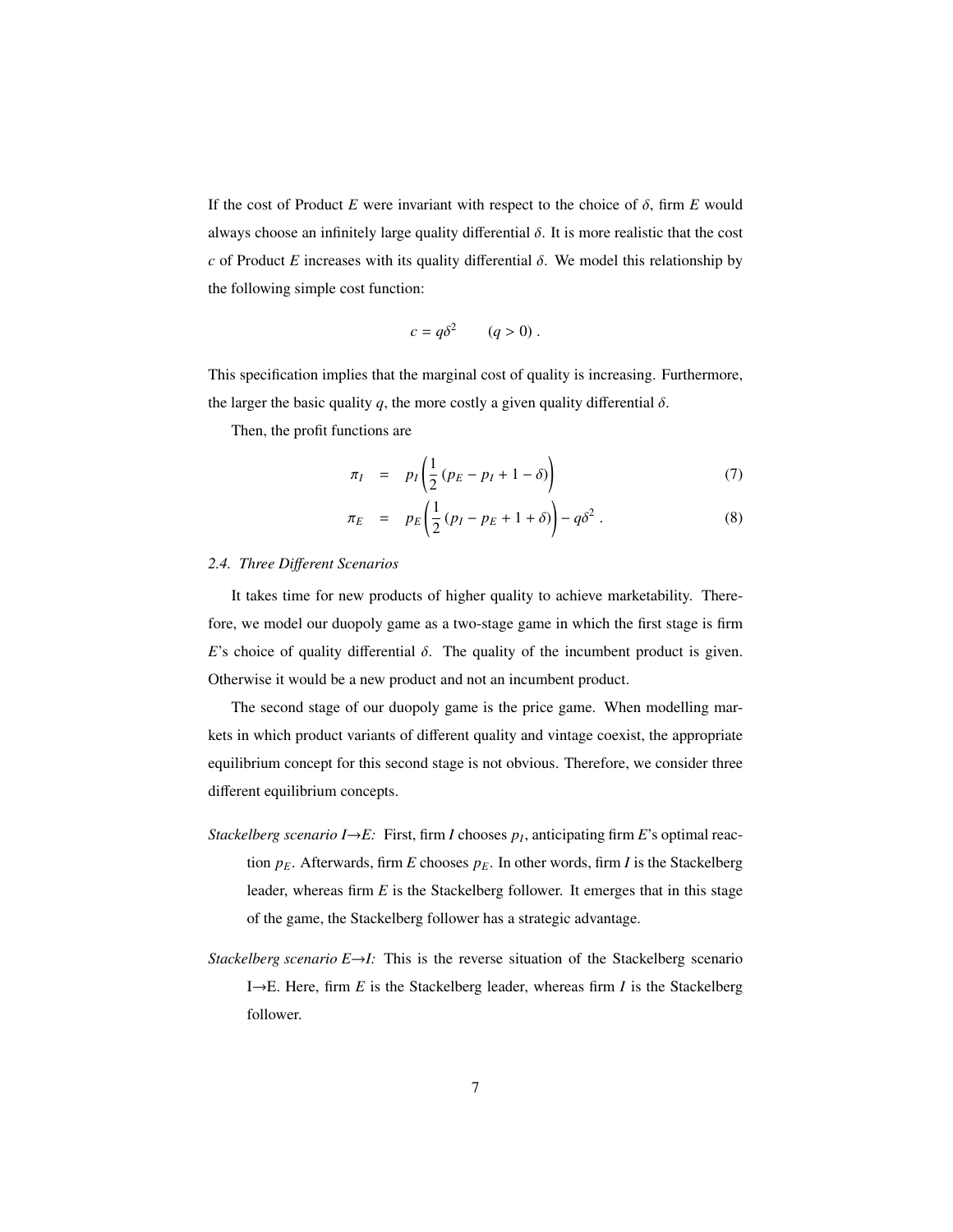*Nash scenario:* Neither firm anticipates the other firm's price. Instead, each firm merely reacts to the other firm's price. The equilibrium is defined by those prices  $p_I$  and  $p<sub>E</sub>$  at which neither firm wishes to change its own price, given that of the other firm.

#### 3. Equilibrium Analysis

The equilibrium is derived by backward induction. We begin with the second stage (price game) and take the quality differential  $\delta$  as given.

#### *3.1. Stackelberg Scenario I*→*E*

The marginal profit of firm *E* is

$$
\frac{\partial \pi_E}{\partial p_E} = \underbrace{\frac{1}{2} (p_I - p_E + 1 + \delta)}_{\text{inframarginal}} - \underbrace{\frac{1}{2} p_E}_{\text{marginal}}.
$$
\n(9)

The first component in (9) reflects the revenue gains from the existing customer base (*inframarginal e*ff*ects*). The second component reflects the revenue losses caused by the contraction of the customer base (*marginal e*ff*ects*). Setting (9) equal to zero yields firm *E*'s reaction function

$$
p_E(p_I) = \frac{1}{2} (p_I + 1 + \delta) \tag{10}
$$

Noting that  $dp_E/dp_I = 1/2$ , the marginal profit of firm *I* (Stackelberg leader) can be written as

$$
\frac{\partial \pi_I}{\partial p_I} = \underbrace{\frac{1}{2} (p_E - p_I + 1 - \delta)}_{\text{inframarginal}} - \underbrace{\frac{1}{2} p_I}_{\text{marginal}} + \underbrace{\frac{1}{4} p_I}_{\text{complementary}}.
$$
\n(11)

As before, the first two components are the inframarginal and marginal effects. The last component,  $(1/4)p_I$ , is the positive effect of firm *E*'s price reaction (as a response to a unit price increase by the firm *I*) on the customer base of firm *I* (*complementary e*ff*ect*).

Inserting (10) into (11) and setting the resulting expression equal to zero yields firm *I*'s optimal price

$$
p_I^* = \frac{1}{2} (3 - \delta) \tag{12}
$$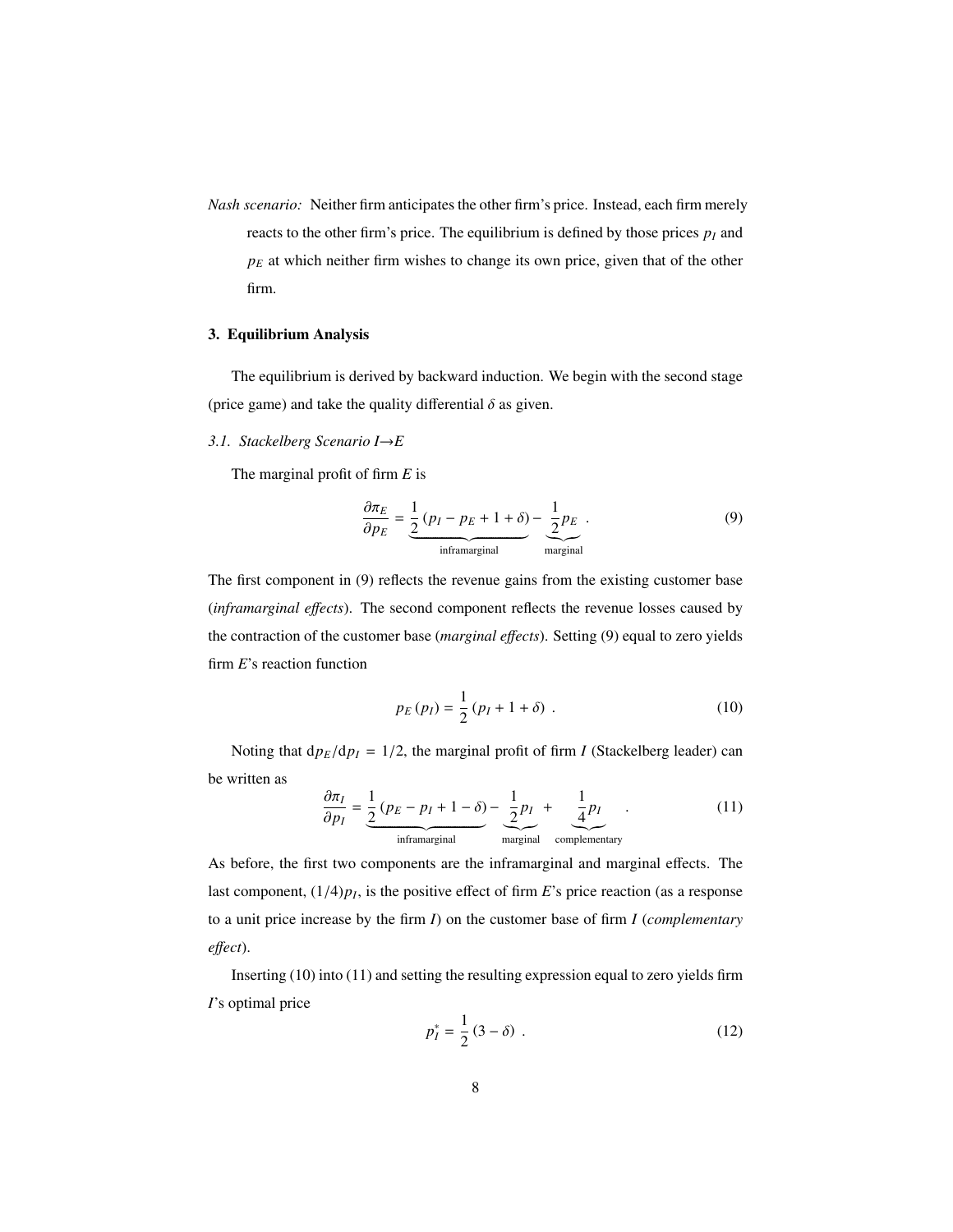Inserting this price into (10) yields firm *E*'s optimal price

$$
p_E^* = \frac{1}{4} (5 + \delta) \tag{13}
$$

Inserting prices (12) and (13) into the profit functions (7) and (8) yields

$$
\pi_I^* = \frac{1}{16}\delta^2 - \frac{3}{8}\delta + \frac{9}{16}
$$
 (14)

$$
\pi_E^* = \frac{5}{16}\delta + \frac{1}{32}\delta^2 - q\delta^2 + \frac{25}{32} \,. \tag{15}
$$

Next, we turn to the first stage of the game. Maximizing expression (15) with respect to  $\delta$  gives firm  $E$ 's profit maximizing quality differential

$$
\delta^* = \frac{5}{32q - 1} \,. \tag{16}
$$

Inserting  $\delta^*$  into (12) and (13) yields

$$
p_I^* = \frac{48q - 4}{32q - 1} \tag{17}
$$

$$
p_E^* = \frac{40q}{32q - 1} \,. \tag{18}
$$

Solutions (16) to (18) characterize the equilibrium of the Stackelberg scenario I→E. This equilibrium is consistent with the maturity condition (4), if and only if

$$
q \ge 1.8204 \tag{19}
$$

Does the Stackelberg equilibrium (16) to (18) represent skimming or penetration? In order to answer this question, the quality-adjusted equilibrium prices  $\hat{p}_I^* = p_I^* / q$  and  $\hat{p}_E^* = p_E^* / (q + \delta^*)$  are required. Penetration prevails if  $\hat{p}_I^* / \hat{p}_E^* > 1$ , and skimming if  $\hat{p}_I^*/\hat{p}_E^* < 1$ . The ratio of quality-adjusted equilibrium prices is

$$
\frac{\hat{p}_I^*}{\hat{p}_E^*} = \frac{p_I^*}{p_E^*} \frac{q + \delta^*}{q} = \left(\frac{12q - 1}{10q}\right) \left(1 + \frac{5}{(32q - 1)q}\right).
$$

For all *q*-values satisfying the maturity assumption (19), this ratio yields  $\hat{p}_I^*/\hat{p}_E^*$  > <sup>1</sup>.186. Therefore, our analysis can be summarized as follows.

**Proposition 1.** In the Stackelberg scenario  $I \rightarrow E$ , penetration prevails  $(\hat{p}_I^* > \hat{p}_E^*)$ .

The upper solid line in Figure 1 plots the values of the price ratio  $\hat{p}_I^*/\hat{p}_E^*$  as a function of *q*. The other two solid lines and the points can be ignored for the moment. For  $q \rightarrow \infty$ , the ratio approaches 6/5 from below.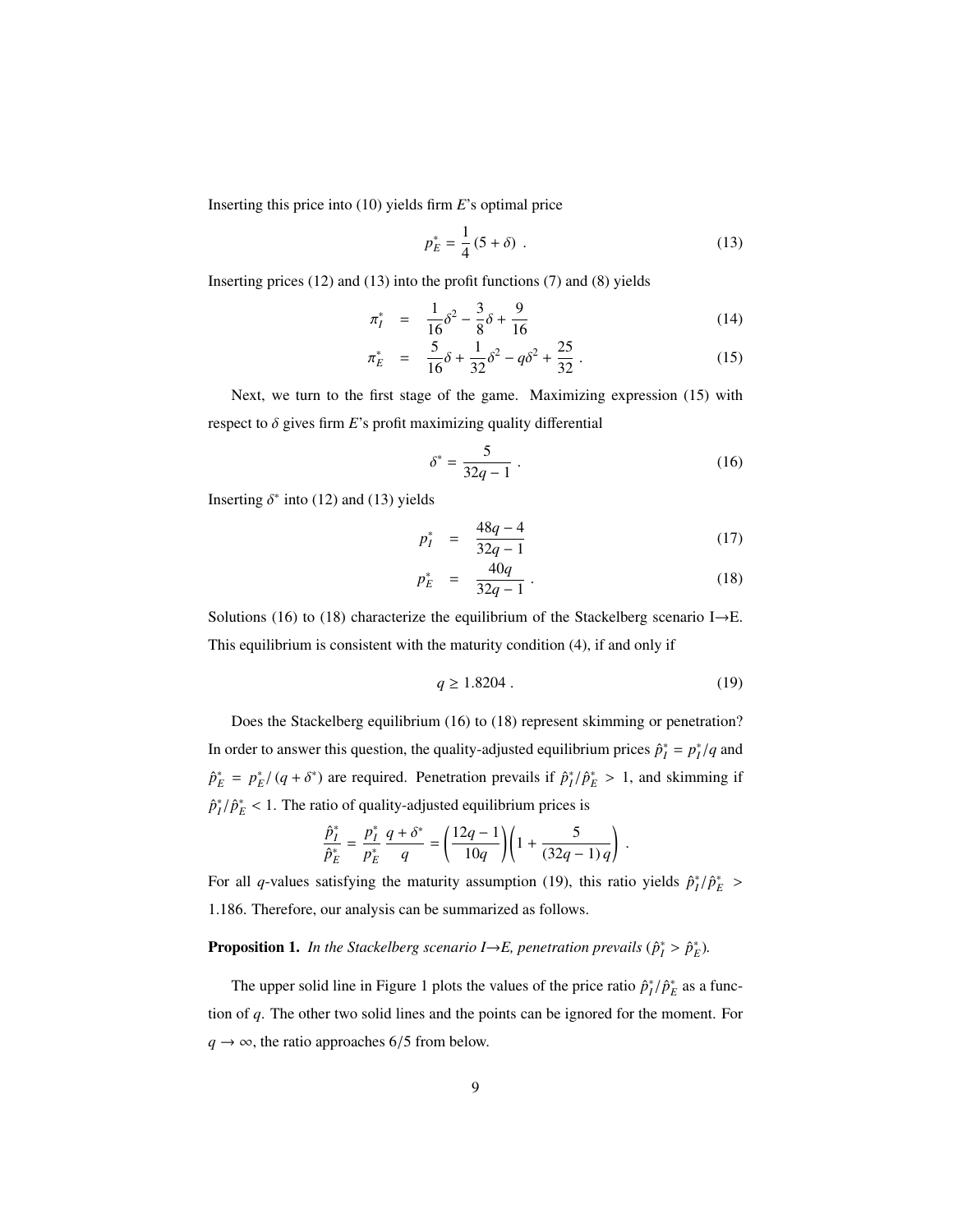

Figure 1: Quality-adjusted equilibrium prices and evolution of quality levels  $q_t$  over time in the three scenarios of the VEH model.

#### *3.2. Stackelberg Scenario E*→*I*

In the second scenario, firm *I* is the Stackelberg follower. Maximizing (7) with respect to *p<sup>I</sup>* yields the reaction function of firm *I*:

$$
p_I(p_E) = \frac{1}{2} (p_E + 1 - \delta) \tag{20}
$$

In this scenario, the positive complementary effect devolves to firm *E*. The derivation of the equilibrium is perfectly symmetric to the derivation in the Stackelberg scenario I→E. For the second stage of the game, this yields the optimal prices

$$
p_{I}^{**} = \frac{1}{2} (3 + \delta)
$$
  

$$
p_{E}^{**} = \frac{1}{4} (5 - \delta).
$$

Inserting these prices into the profit functions (7) and (8) yields

$$
\pi_I^{**} = \frac{1}{32}\delta^2 - \frac{5}{16}\delta + \frac{25}{32}
$$
 (21)

$$
\pi_E^{**} = \frac{3}{8}\delta + \frac{1}{16}\delta^2 - q\delta^2 + \frac{9}{16} \,. \tag{22}
$$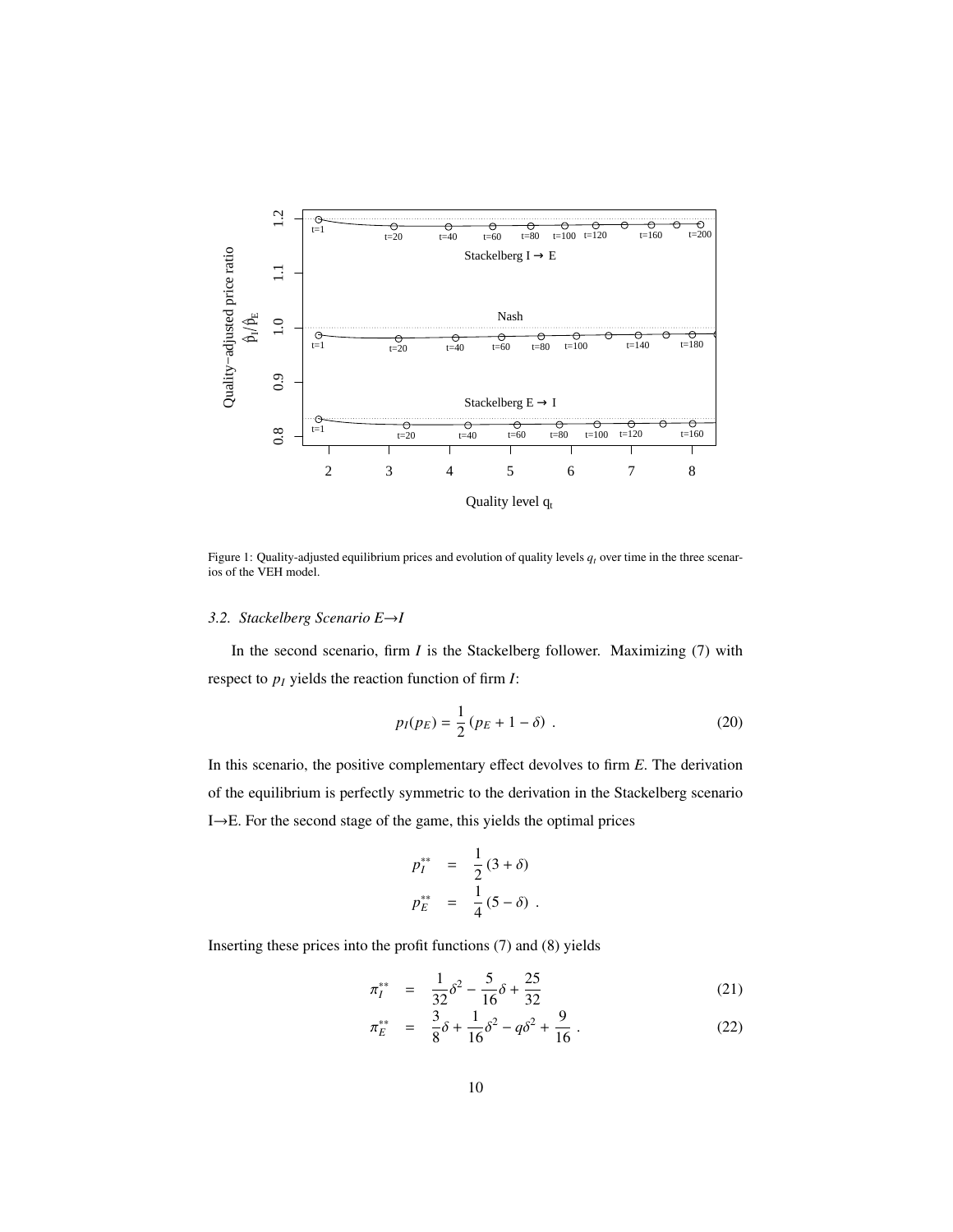Maximizing expression (22) with respect to  $\delta$  gives the following equilibrium:

$$
\delta^{**} = \frac{3}{16q - 1}
$$
\n
$$
p_1^{**} = \frac{20q - 2}{16q - 1}
$$
\n
$$
p_E^{**} = \frac{24q}{16q - 1}.
$$
\n(23)

This equilibrium is consistent with the maturity condition (4), if and only if

$$
q \ge 1.8353 \tag{24}
$$

The ratio of quality-adjusted prices is

$$
\frac{\hat{p}_I^{**}}{\hat{p}_E^{**}} = \frac{p_I^{**}}{p_E^{**}} \frac{q + \delta^{**}}{q} = \left(\frac{10q - 1}{12q}\right) \left(1 + \frac{3}{16q^2 - q}\right)
$$

For all *q*-values satisfying the maturity assumption (24), this ratio gives  $\hat{p}_I^{**}/\hat{p}_E^{**} < 5/6$ .

**Proposition 2.** In the Stackelberg scenario  $E \rightarrow I$ , skimming prevails  $(\hat{p}_I^{**} < \hat{p}_E^{**})$ .

The lower solid line in Figure 1 plots the values of the price ratio  $\hat{p}_I^{**}/\hat{p}_E^{**}$  as a function of *q*. For  $q \rightarrow \infty$ , the ratio approaches 5/6 from below.

#### *3.3. Nash Scenario*

Both firms choose their prices simultaneously. The reaction functions (10) and (20) yield the following second stage equilibrium prices:

$$
p_I^{***} = \frac{1}{3}(3-\delta) \tag{25}
$$

$$
p_E^{***} = \frac{1}{3} (3 + \delta) . \tag{26}
$$

Inserting these two prices into the profit functions (7) and (8) yields

$$
\pi_I^{***} = \frac{1}{18}\delta^2 - \frac{1}{3}\delta + \frac{1}{2}
$$
 (27)

$$
\pi_E^{***} = \frac{1}{3}\delta + \frac{1}{18}\delta^2 - q\delta^2 + \frac{1}{2}.
$$
 (28)

Maximizing expression (28) with respect to  $\delta$  gives firm  $E$ 's optimal quality differential

$$
\delta^{***} = \frac{3}{18q - 1} \tag{29}
$$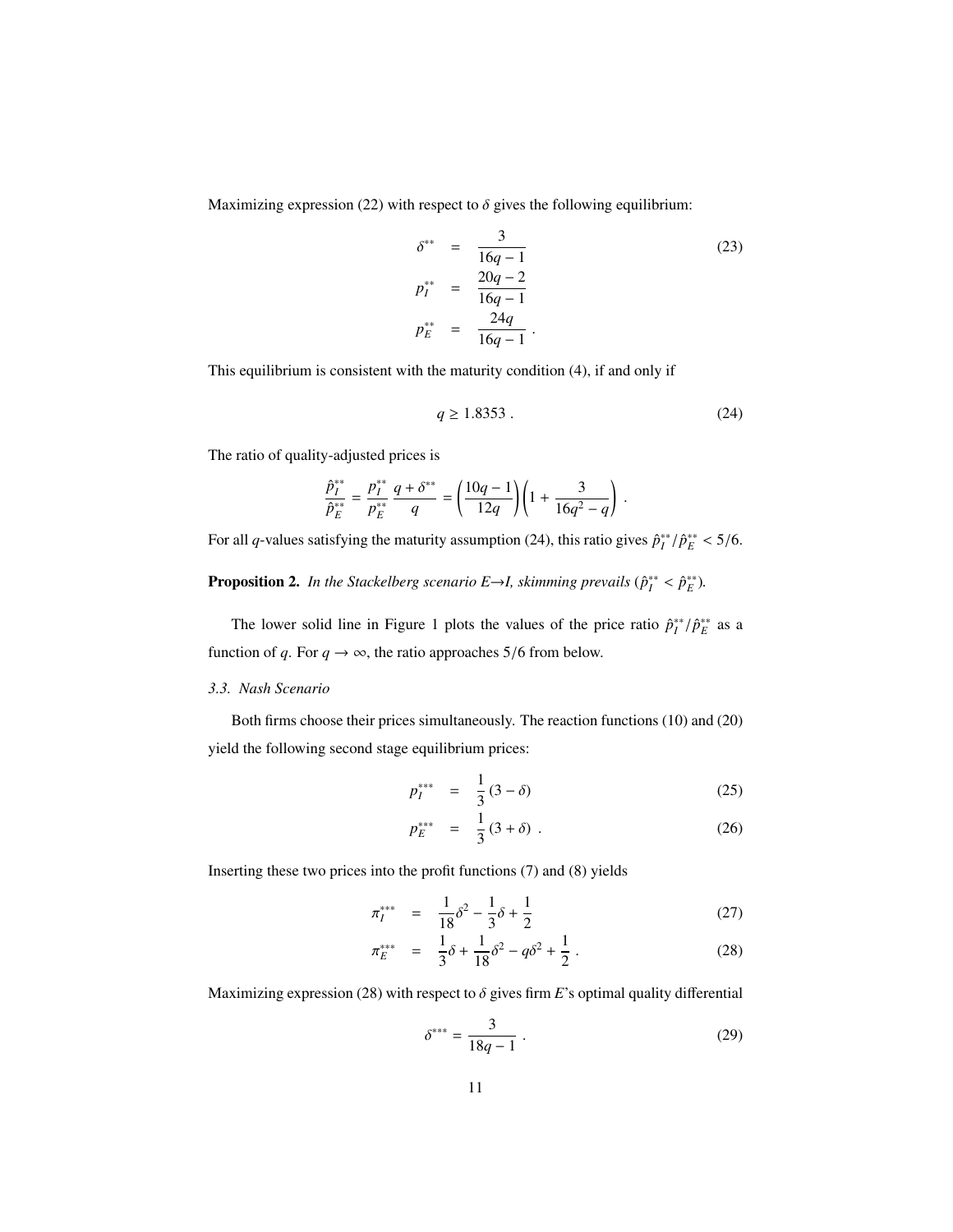Inserting  $\delta^{***}$  into (25) and (26) yields

$$
p_{I}^{***} = \frac{18q - 2}{18q - 1}
$$
  

$$
p_{E}^{***} = \frac{18q}{18q - 1}
$$

Inserting these prices and (29) into the maturity condition (4) yields

$$
q \ge 1.4398 \tag{30}
$$

The ratio of quality-adjusted prices is

$$
\frac{\hat{p}_I^{***}}{\hat{p}_E^{***}} = \frac{p_I^{***}}{p_E^{***}} \frac{q + \delta^{***}}{q} = \left(1 - \frac{1}{9q}\right) \left(1 + \frac{3}{(18q - 1)q}\right)
$$

For all *q*-values satisfying the maturity assumption (30), this ratio gives  $\hat{p}_I^{***}/\hat{p}_E^{***} \leq 1$ .

**Proposition 3.** *In the Nash scenario, skimming prevails* ( $\hat{p}_I^{***} \leq \hat{p}_E^{***}$ ).

The solid line in the middle of Figure 1 plots the values of the price ratio  $\hat{p}_{I}^{***}/\hat{p}_{E}^{***}$ as a function of *q*. For  $q \rightarrow \infty$ , the ratio approaches 1 from below.

#### *3.4. Further Results*

Inspection of the equilibrium prices of the three scenarios reveals that

$$
\hat{p}_I^{***} < \hat{p}_I^{**} < \hat{p}_I^* \qquad \text{and} \qquad \hat{p}_E^{***} < \hat{p}_E^* < \hat{p}_E^{**} \,. \tag{31}
$$

For both firms, the prices in the two Stackelberg scenarios are larger than in the Nash scenario. These differences are due to the complementary effect in the profit maximization of the Stackelberg leader. In the Nash scenario, there is no such price-increasing effect.

In the second stage of our VEH model, the Stackelberg follower has a strategic advantage. Inserting (16) into (14) and (15), (23) into (21) and (22), and (29) into (27) and (28) yields the following findings.

Proposition 4. *The larger prices of the Stackelberg scenarios translate into larger profits for both firms:*

$$
\pi_I^{***} < \pi_I^* < \pi_I^{**} \qquad and \qquad \pi_E^{***} < \pi_E^* < \pi_E^* \;.
$$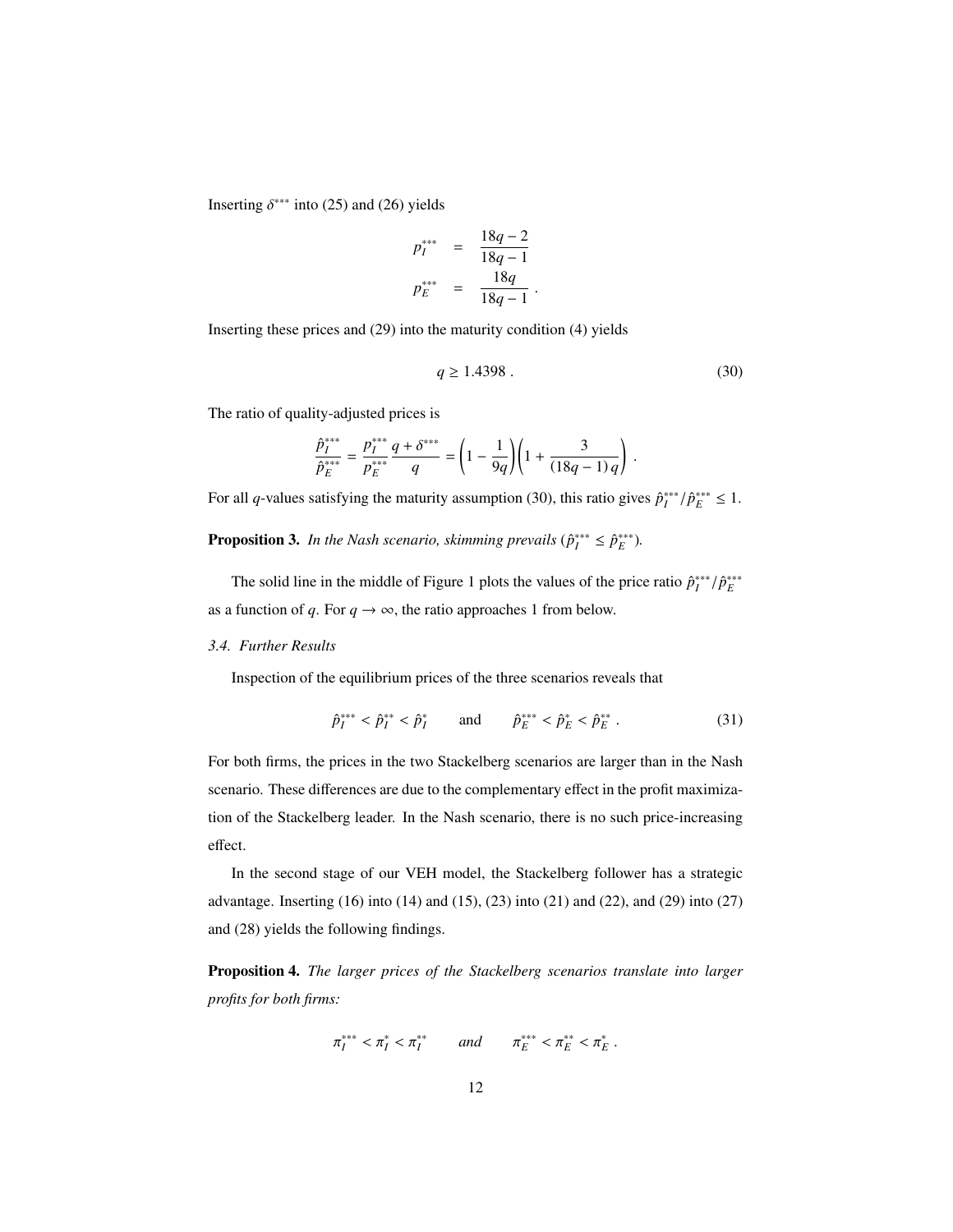*Firm I earns a lower profit than firm E, unless firm I is the Stackelberg follower (Stackelberg scenario E*→*I):*

$$
\frac{\pi_I^*}{\pi_E^*} < \frac{\pi_I^{***}}{\pi_E^{***}} < 1 < \frac{\pi_I^{**}}{\pi_E^*} \,. \tag{32}
$$

Which part of these findings is caused by firm *E*'s ability to choose the quality differential  $\delta$ ? To answer this question, it is necessary to consider the equilibrium that would arise without a quality differential ( $\delta = 0$ ). In that case, the two products are of identical quality and the two-stage game simplifies to a one-stage game, namely the simplest variant of Hotelling's spatial model: Both firms have fixed locations at the end-points of the interval representing consumer tastes  $(x_I = 0$  and  $x_E = 1)$ . In the Stackelberg scenario I→E, this setup would lead to  $\pi_I^*/\pi_E^* = 18/25$ , whereas the Stackelberg scenario E→I would yield  $\pi_I^{**}/\pi_E^{**} > 25/18$ . Of course, in the Nash scenario, this symmetric setup would lead to  $\pi_I^{***}/\pi_E^{***} = 1$ .

It can be seen from firm *E*'s profit function (15) that in the Stackelberg scenario I $\rightarrow$ E, firm *E* can always choose a sufficiently small value of  $\delta$  such that its profit increases relative to the situation  $\delta = 0$ . At the same time, firm *I*'s profit function (14) reveals that firm *E*'s decision to raise  $\delta$  above 0 lowers firm *I*'s profit. The same argument applies to the Stackelberg scenario E→I and to the Nash scenario. Accordingly, in all three scenarios, firm *E*'s additional choice variable  $\delta$  increases its profits and reduces the profits of firm *I* relative to the case with  $\delta = 0$ . Furthermore, it can easily be verified that the profit reduction of firm *I* is larger than the profit increase of firm *E*. In other words, total profits fall when firm *E* has the option of offering a better product than firm *I*.

Figure 1 shows that

$$
\frac{\hat{p}_I^{**}}{\hat{p}_E^{**}} < \frac{\hat{p}_I^{***}}{\hat{p}_E^{***}} < 1 < \frac{\hat{p}_I^*}{\hat{p}_E^*} \tag{33}
$$

This implies that in the Stackelberg scenario I→E (firm *E* is Stackelberg follower) penetration ( $\hat{p}_I > \hat{p}_E$ ) prevails, wheras in the Nash scenario and even more so in the Stackelberg scenario E→I (firm *I* is Stackelberg follower) skimming ( $\hat{p}_I < \hat{p}_E$ ) prevails.

In order to model a market characterized by continuous technical improvements, it would be extremely useful to know which of the three scenarios of our VEH model is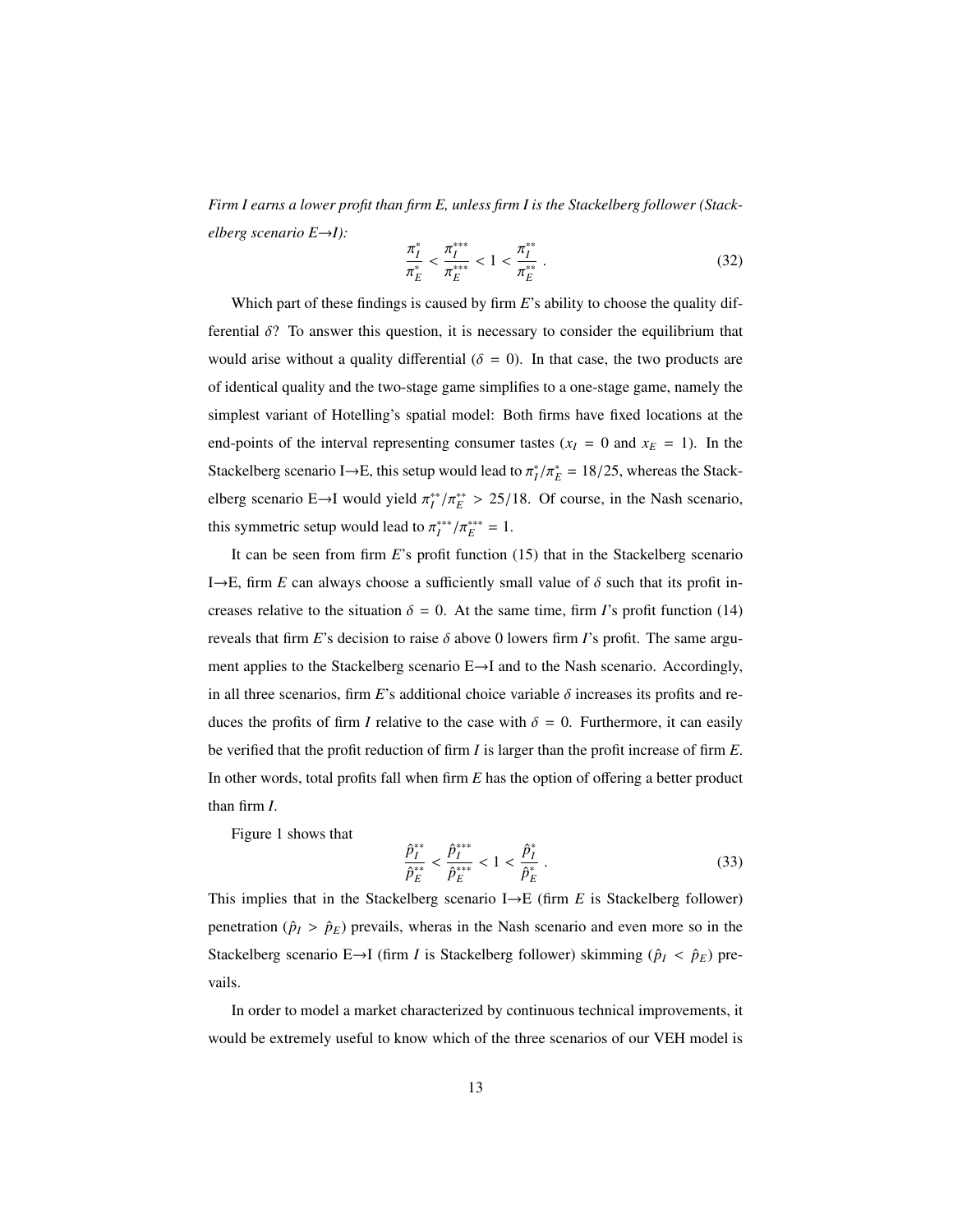the most plausible. Though our theoretical findings do not provide us with a direct answer, they suggest an empirical approach for determining the most plausible scenario. Applying hedonic regression analysis, it is possible to examine whether new products are offered at lower or higher prices than existing products of comparable quality. In other words, hedonic regression can be used to determine whether skimming or penetration prevails. If skimming prevails, then the Stackelberg scenario E→I or the Nash scenario would provide the best fit. Unfortunately, it would remain unclear which of the two scenarios were more appropriate. However, if penetration prevailed, the Stackelberg scenario I→E would be the most suitable and no ambiguity would arise. Therefore, Section 6 presents a hedonic regression analysis of the laser printer market.

#### 4. The HOLI Model

When a market is characterized by frequent product turnover and ongoing technical progress, the products usually exhibit an ever-improving cost-performance ratio. Such markets are dynamic in nature, whereas our VEH model is static. Therefore, we embed the VEH model into a dynamic framework that can account for such features as an improving cost-performance ratio. We call the resulting model the Hotelling model of OverLapping Innovaters (HOLI model).

The HOLI model is a sequence of VEH models. The two-stage game of the VEH model is played repeatedly. Before the start of the present period, the last period's incumbent product leaves the market and is replaced by a new entrant product, while the last period's entrant product is the present incumbent product of quality *q*. The present entrant product is new to the market. It is of quality  $q + \delta$ , where  $\delta$  is the quality differential chosen by the present firm *E*.

At the end of the period, the present Product *I* exits the market, and the present Product *E* becomes the Product *I* of the next period. The quality of this product remains unchanged at  $q' := q + \delta$ . It will then compete with a new entrant product which will have the quality  $q' + \delta'$ , where  $\delta'$  is the quality differential chosen by the new firm *E*. Therefore, the supply conditions during the new period are exactly the same as in the previous period, the only difference being the improved basic quality of the products *I* and  $E(q'$  instead of  $q$ ).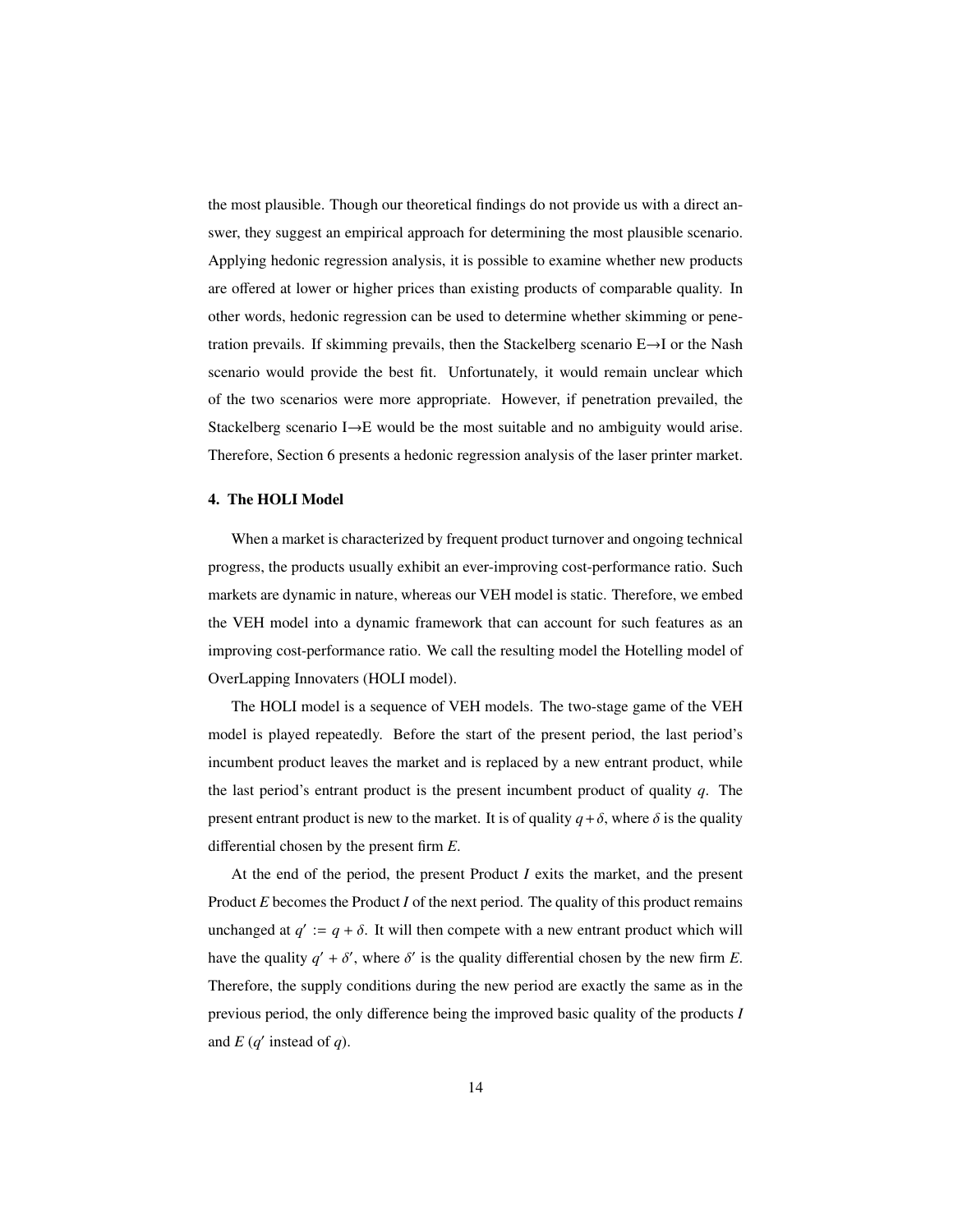On the demand side, we assume that the consumers live forever and have constant preferences over time. In other words, their preference for novelty, that is, their location *x* does not change as they consume Product *I* or Product *E*. For example, consider a consumer located close to  $x = 1$ , who during the last period, consumed Product *E*. During the current period, this product is offered as Product *I*. In spite of being familiar with this product, the consumer's strong preference for novelty induces her to switch to the new Product *E*.

Under these assumptions, the outcome of the present period has no influence on the starting conditions of the next period. Each period can be analyzed separately from all other periods. Consequently, the equilibria derived for the VEH model can be transfered directly to the HOLI model. Of course, more complex extensions of the static VEH model to a dynamic framework are conceivable. However, we consider the simple structure of the HOLI model as one of its major advantages.

For each scenario and each given quality level *q*, we already know the equilibrium quality differential  $\delta$ . Therefore, we also know the pace of technical progress for each scenario. Comparing the results (16), (23), and (29) yields the following proposition.

Proposition 5. *For each given quality level q, the technical progress,* δ*, is faster in the Stackelberg scenario E*→*I (incumbent is Stackelberg follower) than the Nash scenario which in turn has a faster technical progress than in the Stackelberg scenario I* $\rightarrow$ *E (entrant is Stackelberg follower):*

$$
\delta^* < \delta^{***} < \delta^{**} \; .
$$

Figure 1 illustrates the evolution of the basic quality level over time, with *t* indicating the period. The points highlight the sequence of basic quality levels, *q<sup>t</sup>* , arising from the entrant's optimal quality differentials,  $\delta_t$ , taking the *q*-values from the maturity condition as the starting point  $(q_0)$ .

#### 5. Related Literature

In markets with frequent product turnover and technical progress, products are characterised by two properties: novelty and quality. It is tempting to re-interpret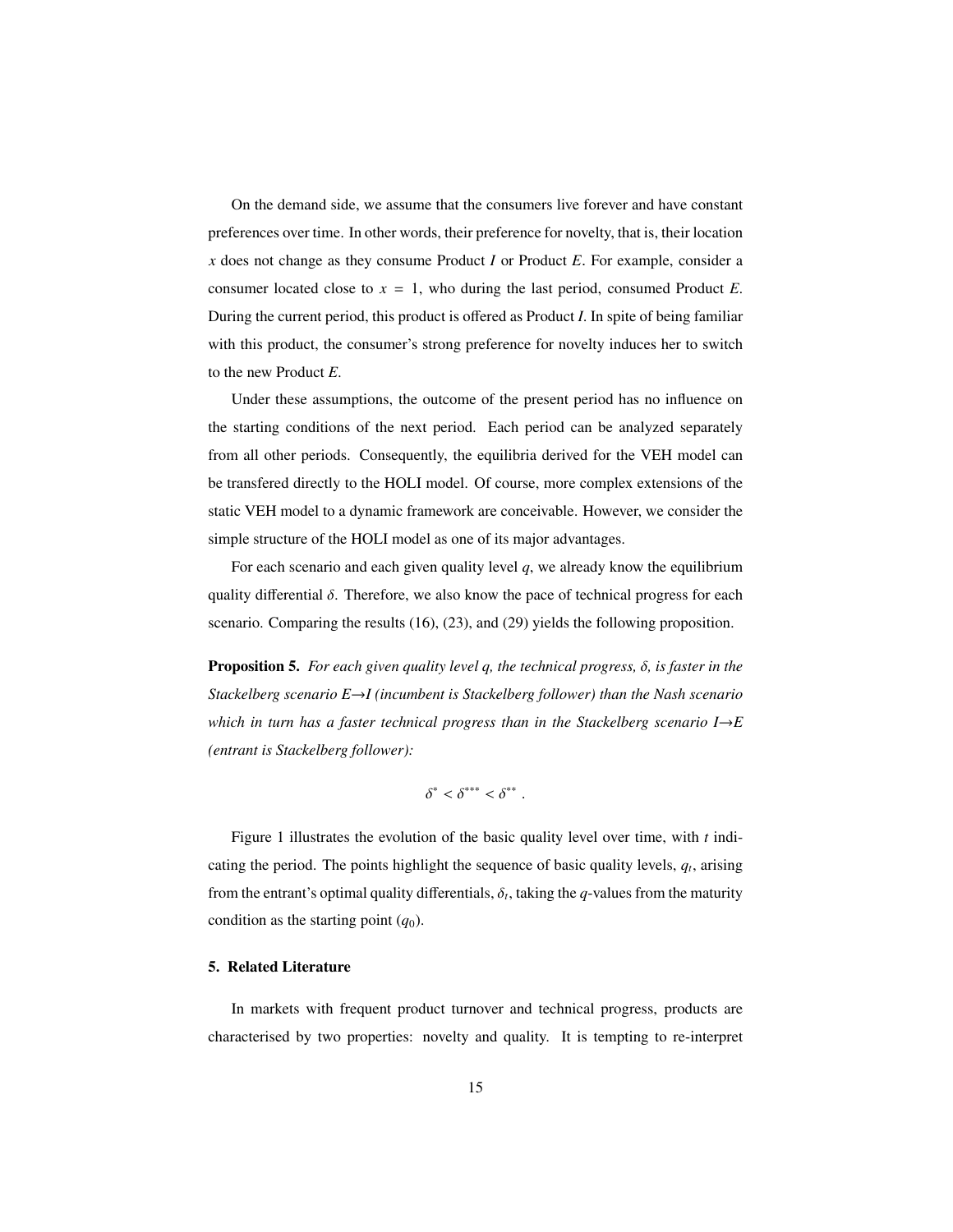quality as a second horizontal characteristic and to utilize Launhardt's (1885) twodimensional extension of Hotelling's spatial model or the multiple-dimension extension by Irmen and Thisse (1998). However, the re-interpretation of quality as a second horizontal characteristic is inappropriate. Suppose that consumers have to choose between two equally novel products offered at the same price. If quality were a horizontal characteristic, some consumers would prefer the low-quality product. However, this would contradict the very meaning of quality. Therefore, quality must be captured by vertical product differentiation.

Building upon Launhardt's (1885) work, Dos Santos Ferreira and Thisse (1996) extend the Hotelling spatial model not by quality differences, but by differences in product versatility. Therefore, it would be misleading to classify their model as a VEH one.

A model of markets characterized by continuing technical progress and product turnover should satisfy two basic requirements: it should account for the evolutionary process of such markets and it should capture the nexus between novelty and quality by combining horizontal and vertical product differentiation. To the best of our knowledge, the HOLI model is the first to satisfy these two requirements. The HOLI model is a sequence of static VEH models. Since other VEH models have been proposed in the literature, we review these VEH models and some other work combining horizontal and vertical product differentiation. We emphasize, however, that none of these studies consider the Stackelberg equilibrium concept or the nexus between novelty and quality.

The first attempt to combine horizontal and vertical product differentiation can be found in Ireland (1987), although he does not use Hotelling's spatial model. The first VEH model is proposed by Neven and Thisse (1990). In their duopoly model, consumers are differentiated with respect to both the horizontal characteristic and quality valuation. The two competing firms decide on the horizontal characteristic, the vertical characteristic, and the price of their respective products. However, the firms are restricted in their quality choice to some specific interval, and the level of quality does not affect the firm's cost. The analysis is confined to the Nash equilibrium concept and no interior equilibria can be found in this VEH model.

In view of the sparse body of literature, Lambertini (2006) concludes that horizon-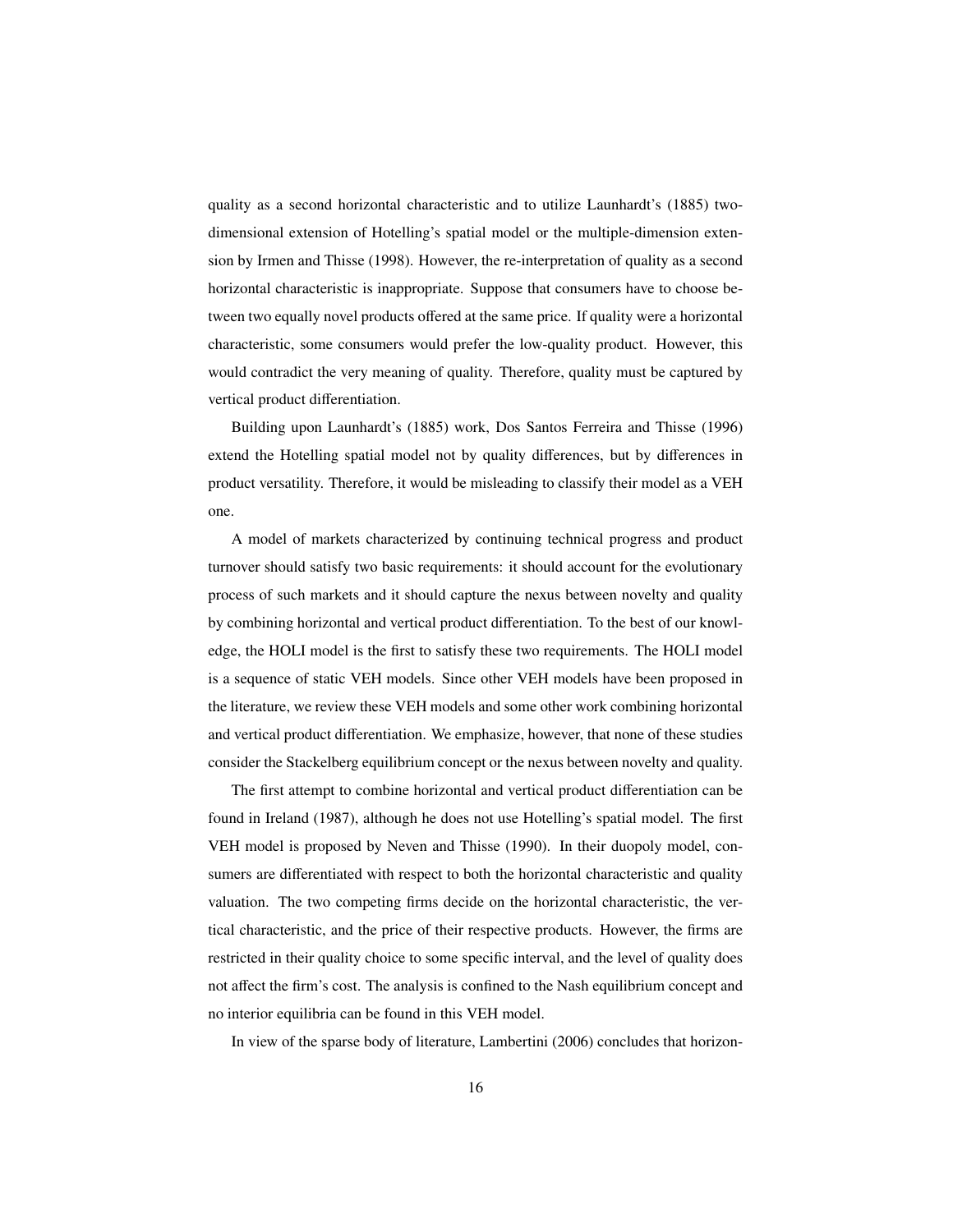tal and vertical product differentiation are usually studied in isolation. However, since 2006, several studies have been published that combine horizontal and vertical product differentiation. Deltas and Zacharias (2006) consider the sub-game perfect Nash equilibrium of a two-period game in which every consumer buys one unit of a durable product, but must choose between period 1 in which only the low quality product is available, and period 2 in which there is a choice between the old low-quality product and a better-quality new one. The subgame of the second period resembles our VEH model, although the customer base is truncated to those consumers who abstained from purchasing during the first period. Furthermore, the quality differential  $\delta$  is exogenous.

Some important studies are concerned with the link between imperfect competition and incomplete information about product quality; e.g. Daughety and Reinganum (2007, 2008), Gabszewicz and Resende (2012). However, the underlying models cannot be classified as VEH models. A notable exception is Levin et al. (2009), who propose a VEH model that is similar to ours. However, in their model, quality is an exogenous random variable and the firms can decide whether they want to disclose the quality of their respective product.

Our HOLI model can be interpreted as a repeated duopoly game with equilibrium price paths that depend on the applied equilibrium concept (Stackelberg versus Nash). None of the models listed in this literature review can be viewed as a repeated game. Furthermore, they are not concerned with the product characteristic of novelty and they exclusively utilize the Nash equilibrium concept. This is the standard equilibrium concept applied in the context of Hotelling's spatial model. One notable exception to this rule is Anderson (1987), who applies the Stackelberg equilibrium concept to Hotelling's original spatial model and shows that Stackelberg equilibria may exist where Nash equilibria do not.

#### 6. Case Study: Laser Printer Market

The HOLI model predicts that penetration ( $\hat{p}_I > \hat{p}_E$ ) prevails in the Stackelberg scenario I→E, wheras skimming ( $\hat{p}_I < \hat{p}_E$ ) prevails in the Nash scenario and even more so in the Stackelberg scenario E→I. Unfortunately, it is unclear whether the Stackelberg scenario I→E, the Stackelberg scenario E→I, or the Nash scenario is the most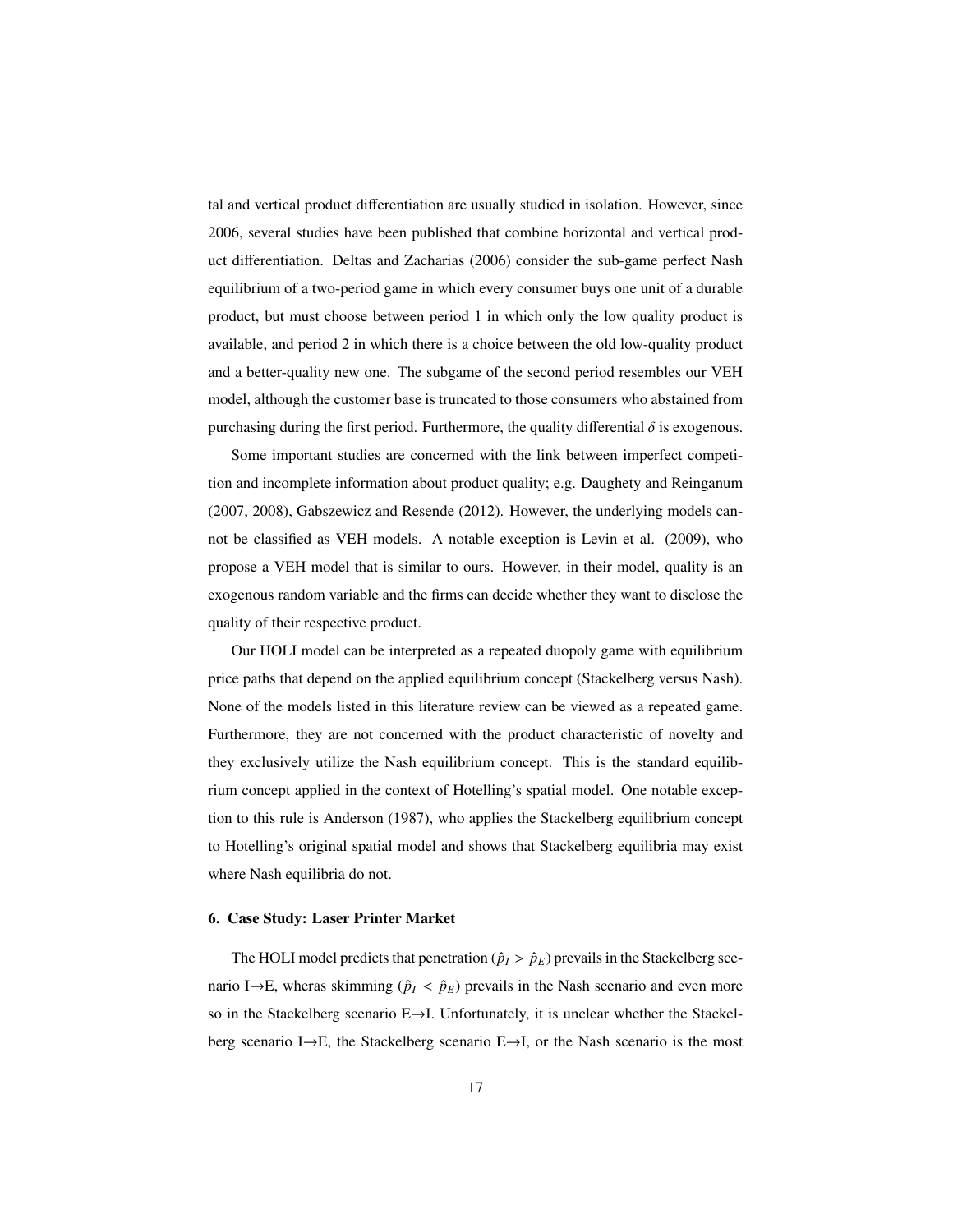appropriate one for describing the behaviour of real-world firms. Ultimately, this is an empirical question.

Therefore, we now proceed to a hedonic regression analysis of a market that has been characterized by continuous technical progress, namely the laser printer market. In contrast to products such as smartphones, laser printers are not status products. When given the choice between an old and a new printer model of the same quality and price, it is unlikely that all consumers would buy the new model purely for reasons of social prestige. Therefore, it is more reasonable to assume that the continuum of consumers can be approximated by a uniform distribution over the interval [0, 1], than by a cluster near  $x = 1$  (high preference for the new product). Furthermore, laser printers are mature products. Although newly introduced printers generally have better quality characteristics than older ones, the quality increments are small in relation to overall quality. In terms of the model, the ratio  $\delta/q$  is small.

For various reasons, the laser printer market is a suitable field for empirical investigation. Price data is readily available and can easily be obtained from online retailers. In addition, most quality aspects of a printer can be defined and measured in terms of its technical specifications, e.g. the number of pages printed per minute, or whether duplex printing is possible. Most non-measurable quality characteristics can be subsumed reasonably well in fixed brand effects. Furthermore, the market is concentrated and dominated by a small number of large firms. Finally, the life cycle of laser printers is relatively short: the median lifetime is 33 months in our data set. It is therefore possible to observe many market entries and exits within a few years of market observation.

To investigate empirically whether the quality-adjusted prices of newly entering products are higher or lower than that of the incumbent products, one needs a method to take into account the different quality characteristics of laser printers. For this purpose, the hedonic regression approach is a powerful tool. In the following analysis, we briefly present the data set. We then describe the dynamic hedonic regression model that is used to determine quality-adjusted prices, the estimation method, and the empirical results.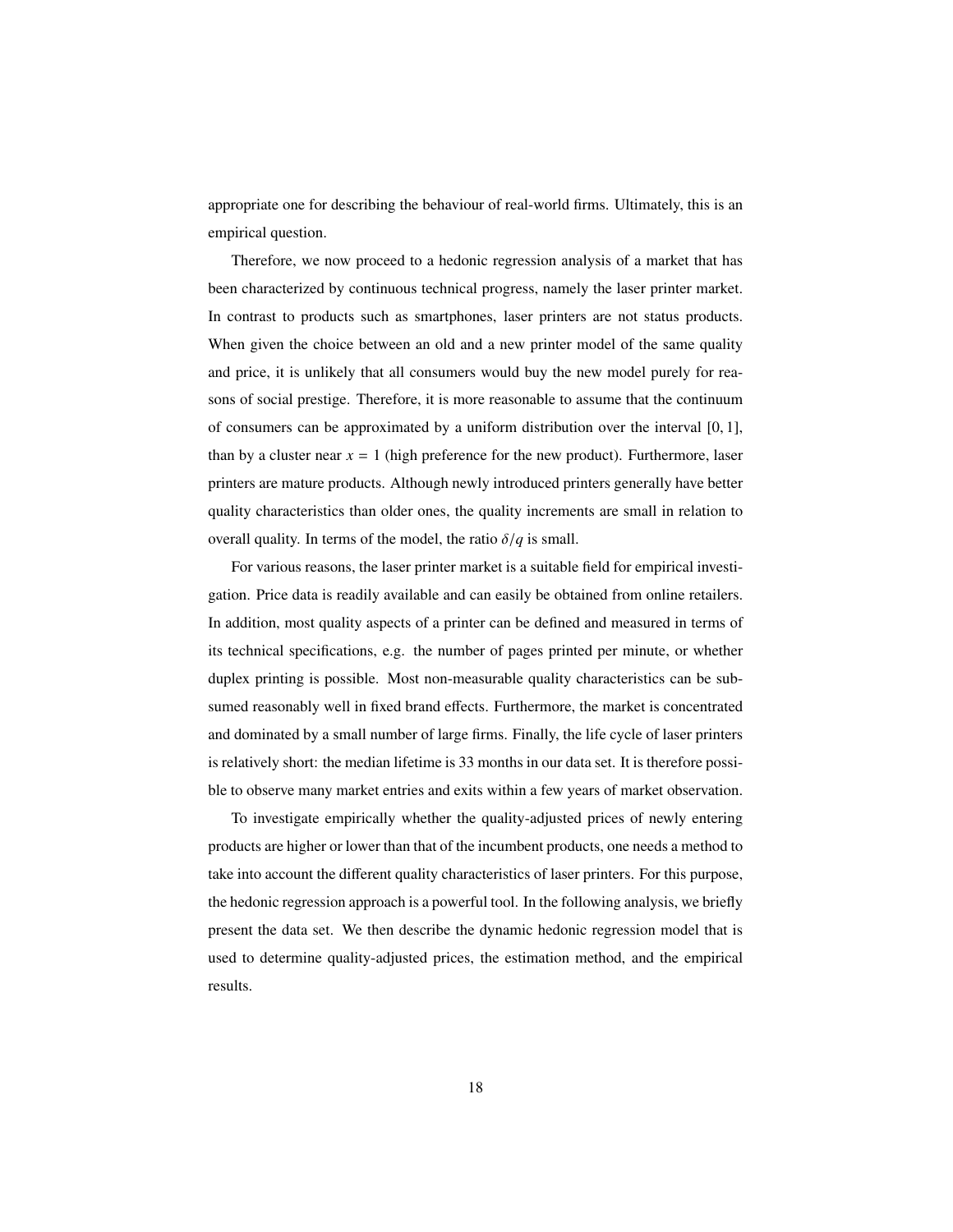#### *6.1. Data*

We collected monthly online data generated in the German market for black-andwhite laser printers over the 48 months from January 2003 to December  $2006<sup>1</sup>$ . The following continuously measurable attributes were recorded: print speed (pages/min), processor speed (MHz), standard memory (MByte), extended memory (MByte), memory that can still be added (MByte), printing resolution (dpi), paper capacity of the multi-purpose tray (pages), standard paper capacity of the main paper tray (pages), supplementary paper capacity (pages), optional paper capacity (pages), and maintenance cost per page (Euro cent).

In addition, there are dummy variables for: interfaces with and without network connectivity, maximum paper size A3, equipped with network connectivity, optional upgrade with network connectivity, printer language PCL5, printer language PCL5 or PCL6, GDI-printer (Graphical Device Interface), equipped with Postscript 2, equipped with Postscript 3, optional upgrade with Postscript, built-in duplex, upgraded with duplex, optional upgrade with duplex.

Since non-measurable quality aspects can be subsumed by brand dummies, we also included dummies for: Brother, Canon, Epson, Hewlett-Packard, Kyocera, Lexmark, Minolta, Oki, and Samsung. No other brands were included in the sample.

In order to handle lifetime effects, and to avoid bias due to left-truncated observations, the entry month of all printers was determined, even if they had entered the market before the observation period. The number of months on the market (presence) is added to the set of attributes. The total number of printer attributes is then  $K = 35$ .

Prices of the same product in a given month may differ from retailer to retailer. To bypass problems caused by such differing prices, an average price was computed from the individual prices offered by internet vendors.

The number of printers available in each month varies between 176 and 272. The number of different printer models is 597 and the total number of printer-month observations is 10,853. The data cover well above 95 percent of the German market. Table 1 reports descriptive summary statistics of the variables.

 $1<sup>1</sup>$ A detailed description of the data set can be found in Auer and Trede (2012).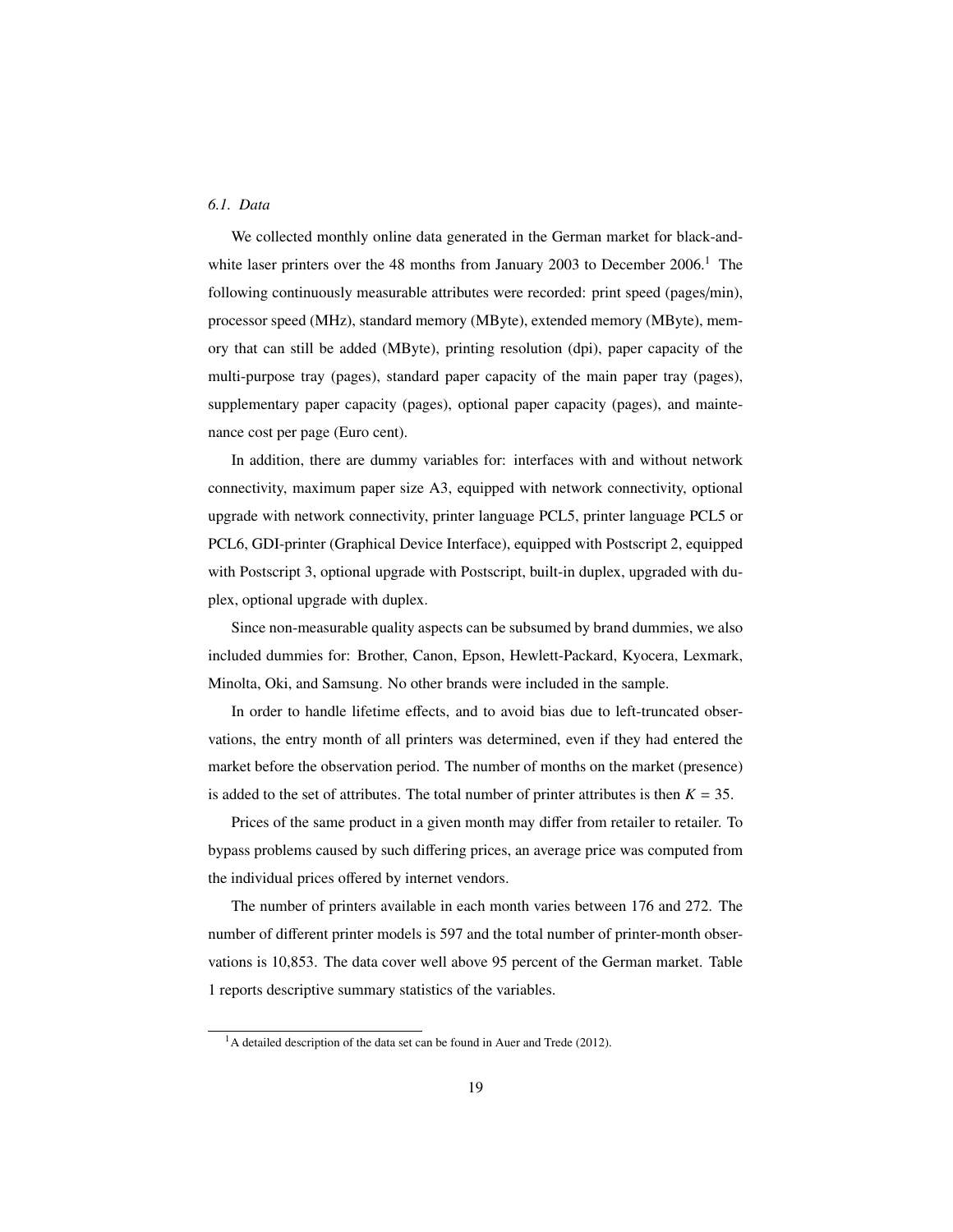The price data of our sample reveal that the prices of almost all laser printers fall over the duration of their market presence, measured in months since market entry. In other words, the price ratio of a printer, relative to its entry price, falls the longer the product is on the market. The thick line in Figure 2 indicates the average of these price ratios for each month for which the product is available on the market. The broken lines are pointwise 95% confidence intervals. Typically, the price falls rapidly. Six months after market entry, the price has already declined by about 5% on average. After two years, printers are about 15% cheaper than at the time of market entry.

Figure 2 suggests that entrant products are more expensive than incumbent products. This seems to allude to skimming. However, this conjecture is premature. It disregards the fact that new printers generally have better quality characteristics than older printers. What matters are the quality-adjusted prices and not the observed raw prices.



Duration in the market (months)

Figure 2: Price of laser printers in relation to their entry price as a function of their duration on the market (in months). The thick line is the average and the thin lines are pointwise 95% confidence intervals.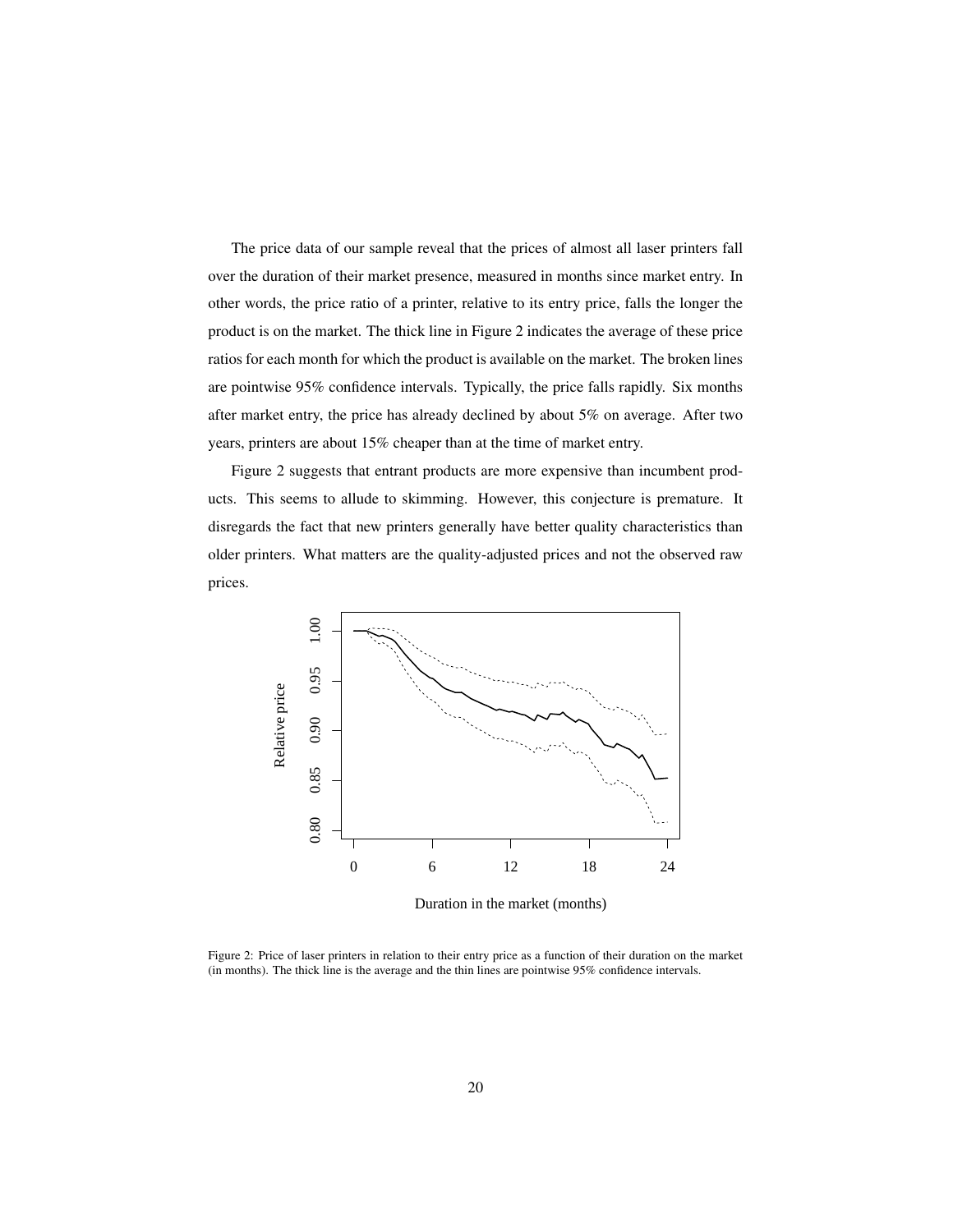|                     | Means |      |      |      | Standard deviations |      |      |      |
|---------------------|-------|------|------|------|---------------------|------|------|------|
|                     | 2003  | 2004 | 2005 | 2006 | 2003                | 2004 | 2005 | 2006 |
| # of observations   | 2390  | 2507 | 2862 | 3103 |                     |      |      |      |
| Price               | 1634  | 1541 | 1399 | 1263 | 1334                | 1326 | 1283 | 1212 |
| Print speed         | 26    | 29   | 30   | 31   | 11                  | 10   | 10   | 10   |
| Processor speed     | 221   | 266  | 296  | 330  | 104                 | 104  | 128  | 138  |
| Standard memory     | 28    | 39   | 47   | 54   | 21                  | 28   | 40   | 47   |
| Added memory        | 10    | 11   | 19   | 22   | 32                  | 40   | 61   | 55   |
| Opt memory ext      | 183   | 239  | 256  | 295  | 122                 | 147  | 162  | 174  |
| Print resolution    | 952   | 1041 | 1084 | 1102 | 293                 | 269  | 249  | 223  |
| Multipurp tr cap    | 569   | 597  | 627  | 614  | 638                 | 634  | 654  | 639  |
| Main tray cap       | 140   | 131  | 104  | 96   | 180                 | 179  | 119  | 109  |
| Add paper cap       | 86    | 92   | 113  | 135  | 352                 | 360  | 399  | 430  |
| Opt paper cap ext   | 1204  | 1137 | 1133 | 1084 | 1147                | 1071 | 1126 | 1173 |
| Presence            | 16    | 17   | 19   | 19   | 11                  | 13   | 13   | 13   |
| Cost (x10)          | 0.15  | 0.13 | 0.14 | 0.15 | 0.07                | 0.07 | 0.08 | 0.08 |
| A3 paper size       | 0.31  | 0.29 | 0.27 | 0.23 | 0.46                | 0.45 | 0.44 | 0.42 |
| Network connect     | 0.42  | 0.49 | 0.49 | 0.55 | 0.49                | 0.50 | 0.50 | 0.50 |
| Opt net connect     | 0.46  | 0.41 | 0.43 | 0.41 | 0.50                | 0.49 | 0.49 | 0.49 |
| Interface (net)     | 0.24  | 0.35 | 0.38 | 0.45 | 0.45                | 0.52 | 0.55 | 0.55 |
| Interface (no net)  | 0.46  | 0.39 | 0.41 | 0.38 | 0.57                | 0.54 | 0.55 | 0.53 |
| PCL <sub>5</sub>    | 0.03  | 0.04 | 0.03 | 0.03 | 0.18                | 0.18 | 0.17 | 0.16 |
| PCL 5 and 6         | 0.40  | 0.37 | 0.38 | 0.33 | 0.49                | 0.48 | 0.48 | 0.47 |
| <b>GDI</b>          | 0.05  | 0.04 | 0.05 | 0.05 | 0.21                | 0.20 | 0.22 | 0.22 |
| PostScript 2        | 0.18  | 0.07 | 0.04 | 0.02 | 0.38                | 0.26 | 0.19 | 0.15 |
| PostScript 3        | 0.59  | 0.76 | 0.77 | 0.79 | 0.49                | 0.43 | 0.42 | 0.41 |
| Opt PostScript      | 0.12  | 0.06 | 0.06 | 0.04 | 0.32                | 0.23 | 0.23 | 0.20 |
| Duplex              | 0.20  | 0.23 | 0.23 | 0.30 | 0.40                | 0.42 | 0.42 | 0.46 |
| <b>Opt Duplex</b>   | 0.11  | 0.12 | 0.10 | 0.09 | 0.31                | 0.32 | 0.30 | 0.28 |
| <b>Added Duplex</b> | 0.39  | 0.40 | 0.35 | 0.32 | 0.49                | 0.49 | 0.48 | 0.47 |

Table 1: Descriptive statistics of variables, monthly observations have been averaged over years.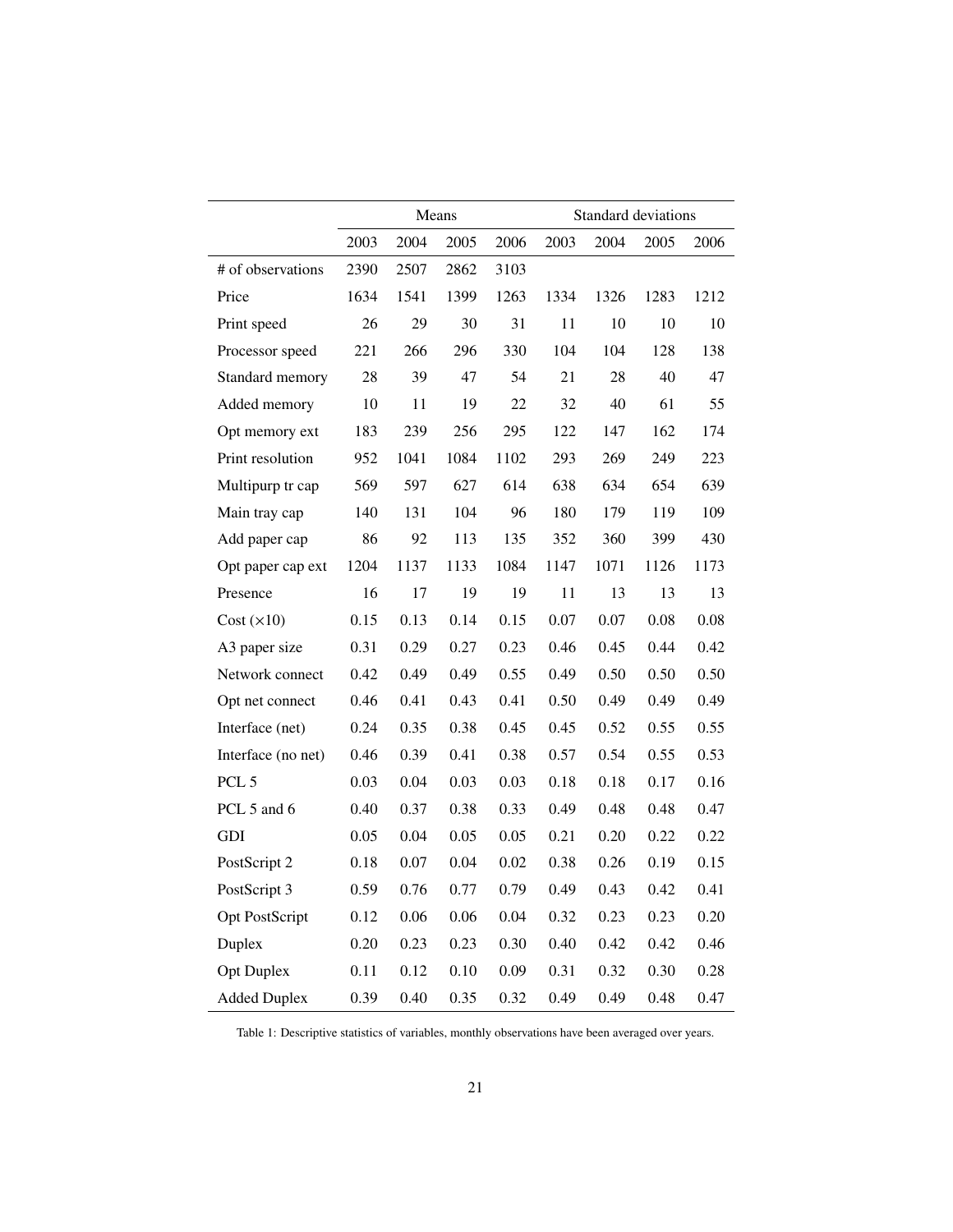#### *6.2. Dynamic Hedonic Regression*

A well-established method for adjusting for quality differences is hedonic regression. Hedonic regressions have a long and lasting tradition in the economic literature (Waugh, 1928; Court, 1939; Chow, 1967; Triplett, 1969; Berndt and Rappaport, 2001; Pakes, 2003). A disadvantage of the traditional hedonic approach is its static nature. Only cross-sectional price variations over different product variants are explained by the basic hedonic regression. However, some dynamic techniques also exist: adjacent year regression (Berndt and Rappaport, 2001), continuously changing coefficients (Auer, 2007), the NTP-method (Nelson, Tanguay and Patterson, 1994), linear splines, and semiparametric approaches (see Auer, 2007, for a discussion of all these techniques). Below, we apply the dynamic hedonic regression approach of Auer and Trede (2012). A major advantage of this approach is its capability to deal rigorously with many market entries and exits.

The number of products observed in period  $t$  is  $N_t$  which may change over time due to market entries and exits. Let  $y_t = (y_{t1}, \ldots, y_{tN_t})'$  denote the vector of log-prices of the  $N_t$  products belonging to some product category in period  $t$ . The number of product attributes *K* is constant. The *K* attributes are organized in an  $(N_t \times K)$ -matrix  $Q_t$ . The hedonic regression model at time *t* is

$$
\mathbf{y}_t = \mathbf{Q}_t \boldsymbol{\beta}_t + \mathbf{u}_t, \qquad \mathbf{u}_t \sim N(\mathbf{0}, \sigma_t^2 \mathbf{I}_{N_t}). \tag{34}
$$

The vector  $\beta_t$  could simply be estimated for each period  $t = 1, ..., T$  by running *T* separate OLS regressions. However, Arguea and Hsiao (1993) demonstrate that this approach can suffer from large standard errors and erratic changes in the estimated attribute prices from one period to the next. Auer and Trede (2012) show that the estimation can be improved by adding the assumption that the coefficients follow a random walk process:

$$
\boldsymbol{\beta}_t = \boldsymbol{\beta}_{t-1} + \mathbf{q}_t, \quad \mathbf{q}_t \sim N(\mathbf{0}, \mathbf{W})\,,\tag{35}
$$

for  $t = 1, ..., T$ , where **W** is a symmetric, positive definite  $(K \times K)$ -matrix, and  $\mathbf{q}_t$  is a random *K*-vector. As usual, we assume that the disturbance vectors  $\mathbf{u}_t$  and  $\mathbf{q}_t$  are independent. The start vector  $\beta_0$  is a random variable with distribution

$$
\mathbf{\beta}_0 \sim N(\mathbf{m}, \mathbf{D}) \,. \tag{36}
$$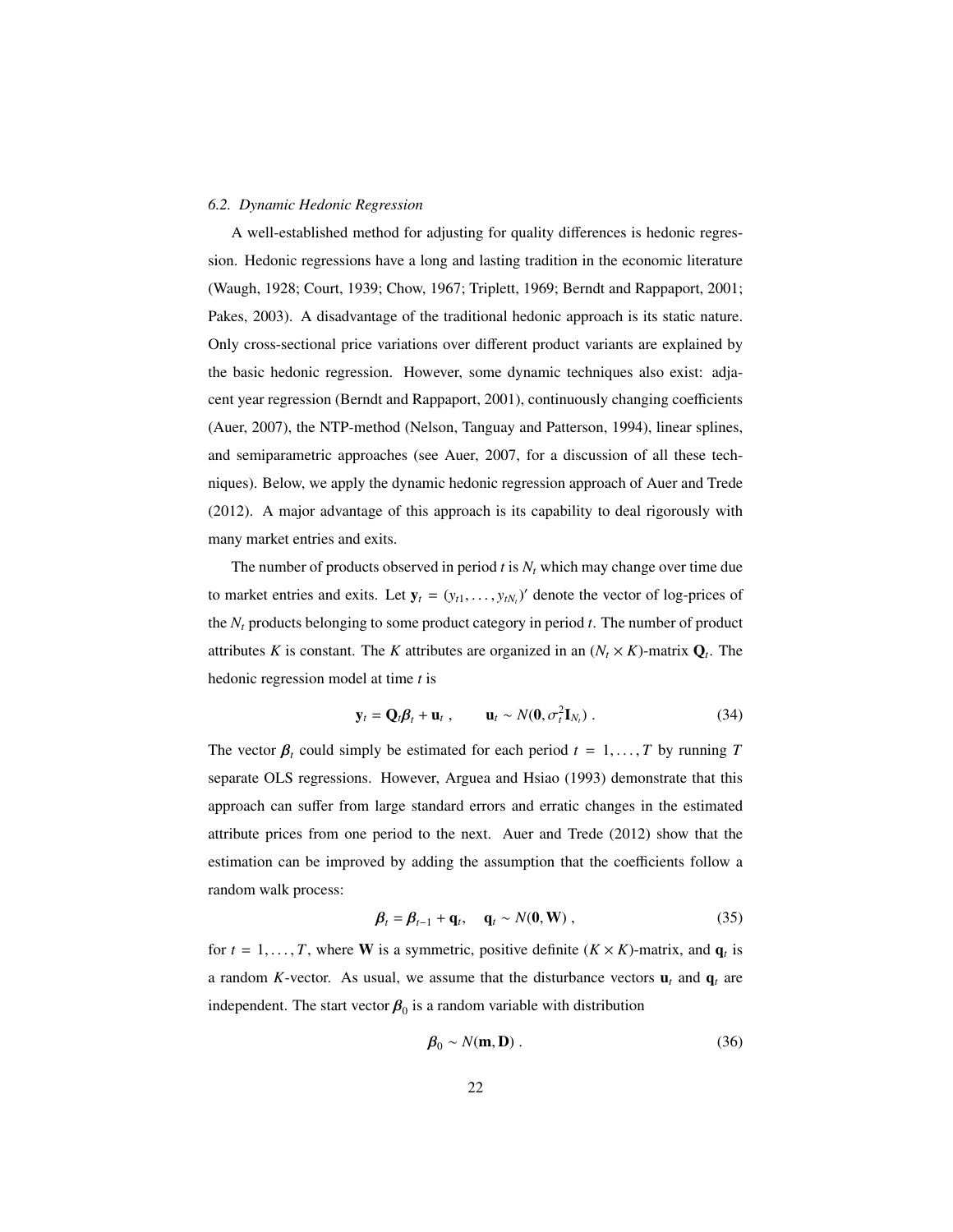Equations (34), (35) and (36) constitute a state space model (or dynamic linear model; see, for example, West and Harrison, 1997). Equation (35) is the transition equation, and (34) is the measurement equation, while  $\beta_1, \ldots, \beta_T$  are the state vectors. Maximum likelihood estimation of the model's coefficients **m**, **D**, **W** and  $\sigma_1^2, \ldots, \sigma_T^2$ has to rely on numerical methods and is notoriously unstable. Auer and Trede (2012) suggest estimating all coefficients of interest – **W**,  $\sigma_1^2, \ldots, \sigma_T^2$  and the state vectors  $\beta_0, \ldots, \beta_T$  – simultaneously by the Markov Chain Monte Carlo (MCMC) method, and setting an uninformative prior distribution for the initial state  $\beta_0$  parameterized by m and <sup>D</sup>.

Being a Bayesian method, MCMC treats both the state variables  $\beta_1, \ldots, \beta_T$  and the other coefficients  $\psi = (\mathbf{W}, \sigma_1^2, \dots, \sigma_T^2)$  as random vectors. Their prior distribution is assumed to be uninformative for all coefficients.

The joint posterior distribution of  $\beta_1, \ldots, \beta_T$  and  $\psi$ , given the observed data, that is, the observed prices  $y_t$  and the observed product attributes  $Q_t$  for  $t = 1, \ldots, T$ , can be computed by Gibbs-sampling (see Auer and Trede, 2012, for details). After a burn-in period of  $R_0$  drawings, the subsequent  $R$  drawings  $\beta_1^{*r}, \ldots, \beta_n^{*r}$ ∗*r T* , *<sup>r</sup>* <sup>=</sup> <sup>1</sup>, . . . , *<sup>R</sup>* are stored and averaged to obtain point estimators of expectations of the posterior distribution of the state variables,  $E(\beta_1 | Y_T)$ ,...,  $E(\beta_T | Y_T)$ , given the observed data  $\mathbf{Y}_T = (\mathbf{y}_1, \mathbf{Q}_1, \dots, \mathbf{y}_T, \mathbf{Q}_T)$ . The estimator of  $E(\beta_t | \mathbf{Y}_T)$  is

$$
E\left(\widehat{\boldsymbol{\beta}_t|\mathbf{Y}_T}\right)=\frac{1}{R}\sum_{r=1}^R\boldsymbol{\beta}_t^{*r}.
$$

and similarly for the other parameters.

In order to quantify the uncertainty of the point estimators, we determine pointwise  $(1 - \alpha)$  confidence bands for the time path  $\beta_{1k}, \ldots, \beta_{Tk}$  of the *k*-th component of the attribute price vector. The *R* random draws  $\beta_{tk}^{*1}, \ldots, \beta_{tk}^{*R}$  of the Gibbs sampler are ascendingly ordered separately for each time period  $t = 1, \ldots, T$ . Denote the order statistics as  $\beta_{tk}^{*(1)} \leq \ldots \leq \beta_{tk}^{*(R)}$ , then

$$
\left[\beta_{tk}^{*(\alpha R/2)},\beta_{tk}^{*((1-\alpha)R/2)}\right], \quad t=1,\ldots,T,
$$

is a pointwise  $(1 - \alpha)$  confidence band for the *k*-th attribute price.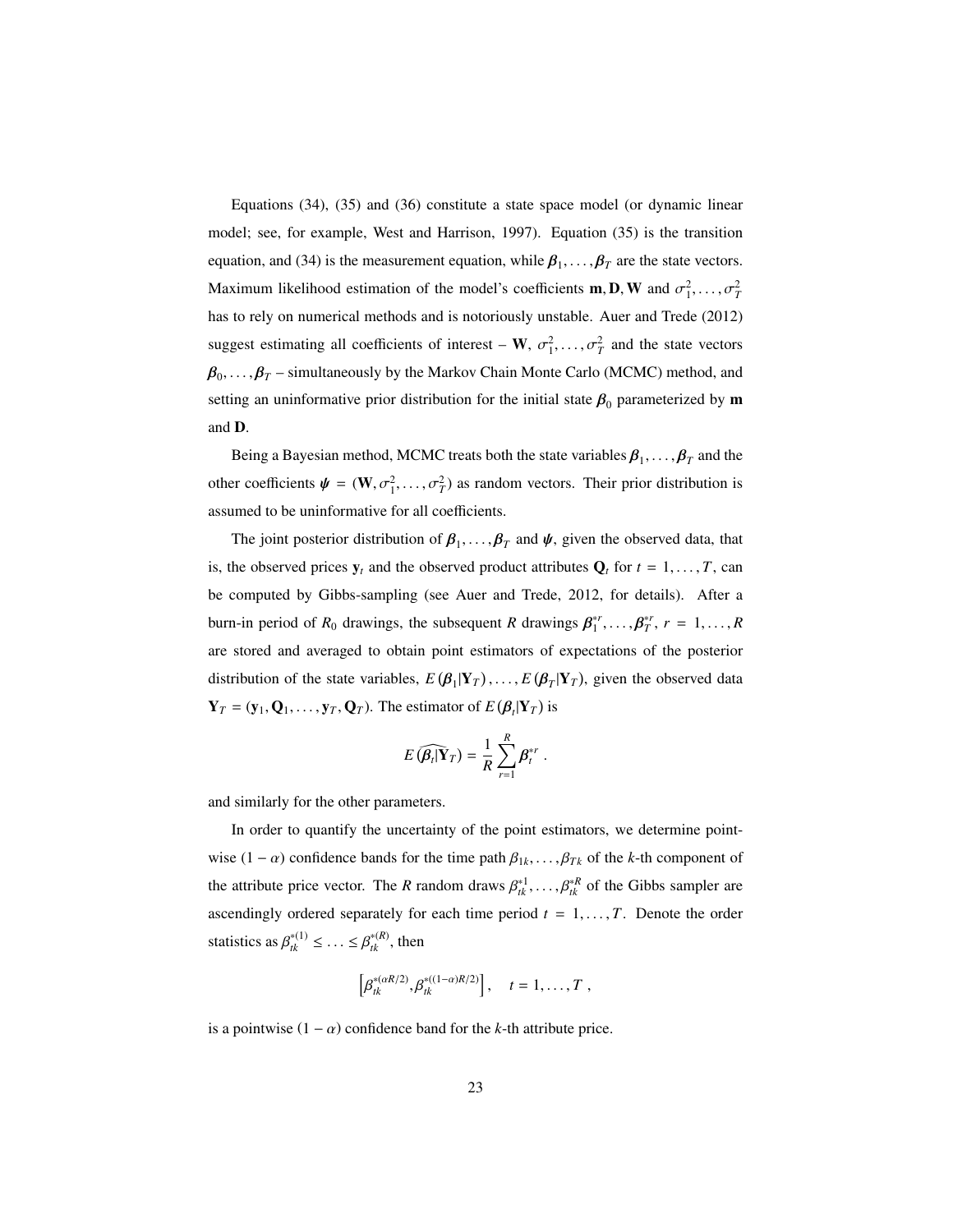#### *6.3. Results*

We estimate the dynamic hedonic regression (34) for the laser printer data. The printers are described by their quality characteristics, as well as by the number of months they have been on the market (*presence*). The coefficient belonging to the covariate *presence* is the coefficient of interest. A positive coefficient would indicate that the quality-adjusted price of an older printer is greater than that of a newly introduced printer or, in the terminology of the HOLI model, that the entrant product's quality-adjusted price,  $\hat{p}_E$ , is lower than the incumbent product's,  $\hat{p}_I$ . Hence, by running a dynamic hedonic regression, we can determine whether there is skimming or penetration on the market.



Figure 3: Development of the coefficient of the variable *presence*.

The solid line in Figure 3 represents the development of the coefficient  $\hat{\beta}_{t, presence}$  for  $t = 1, \ldots, T$  (where  $T = 48$  months), the broken lines are pointwise 95% confidence intervals. The coefficient is significantly positive in almost all periods, indicating that an older printer is more expensive than a new one with the same quality characteristics. The size of the effect is also economically significant. The coefficient's value ranges from 0.002 to 0.011 with an average value of about 0.0064, implying that, on average, the quality-adjusted price of a printer rises by 0.64% per month, or about 8% per year.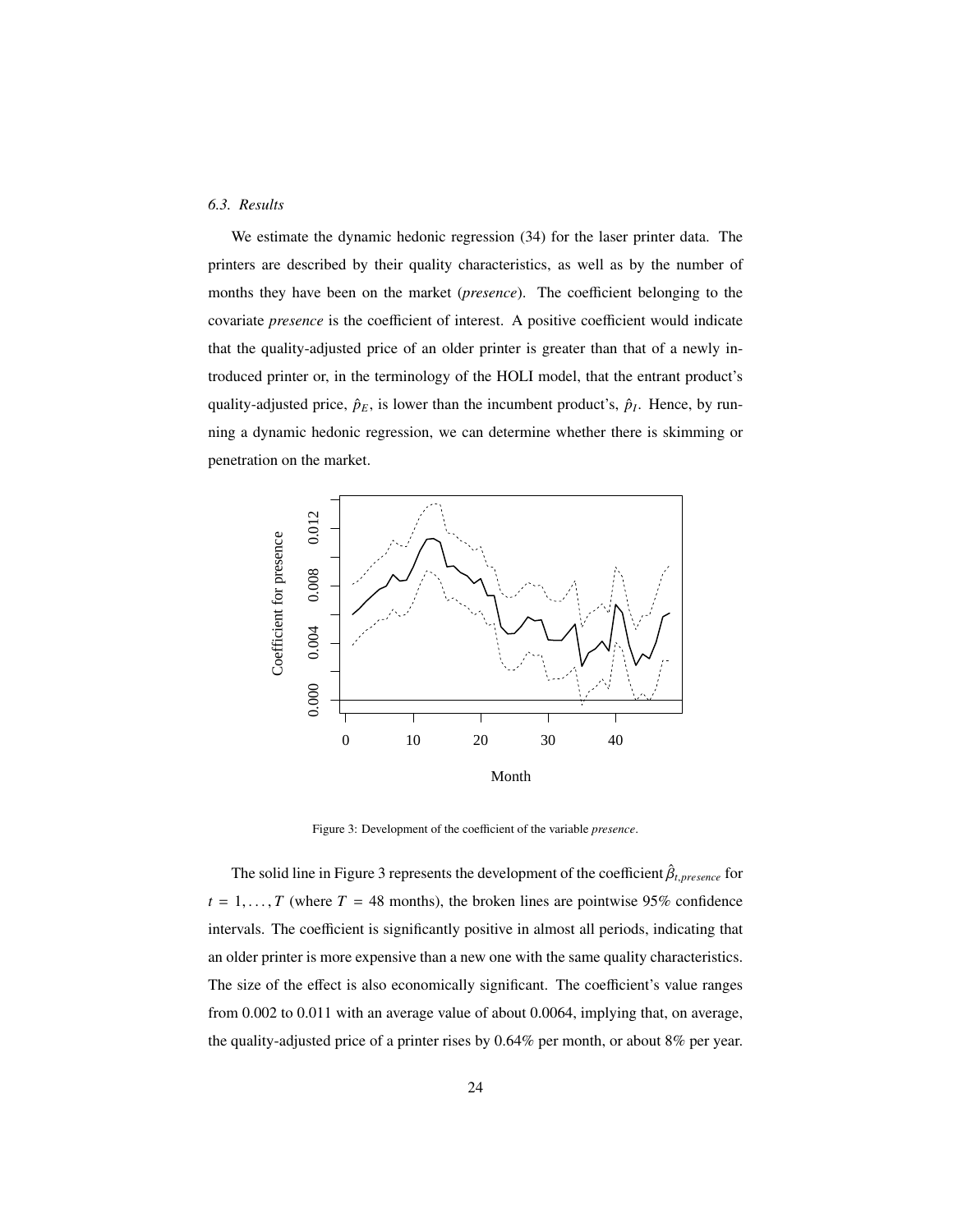In other words, the price of a printer entering the market is  $1/(1.08) - 1 = 7.4\%$  lower than an incumbent printer of the same quality with a market presence of one year. This is market penetration and therefore conforms to the prediction of the HOLI model for the Stackelberg scenario I→E.

#### 7. Concluding Remarks

The study of markets characterized by technical progress usually relies on rather complex analytical tools. In this paper, we introduced a much simpler alternative that we refer to as the Hotelling model of OverLapping Innovators (HOLI model). This model transforms an essentially dynamic market process into an overlapping sequence of static market situations. The model can be seen as a combination of two basic components.

The first component is Hotelling's (1929) spatial model, extended by vertical product differentiation. Though developed in the context of industrial organization, this Vertically Extended Hotelling (VEH) model is applicable to decision problems in various fields within and beyond that of economics (e.g., political science, medical science). In this paper, we were concerned with pricing in markets with regular product turnover and technical progress. Therefore, our VEH model combines different preferences for novelty (horizontal differentiation) with quality differences (vertical differentiation). We considered different equilibrium concepts leading to different interiour solutions.

The second component is the consistent application of our VEH model in a dynamic context. For this purpose, we assumed that last period's entrant product is the incumbent product of the present period. This yields an infinite-horizon Hotelling model with OverLapping Innovaters (HOLI).

The HOLI model allows to analyze markets in which a product starts its life cycle as an entrant product, becomes the incumbent product and then exits the market. In such markets, two opposing pricing strategies appear sensible and rational: introducing the entering product at a premium price and selling the exiting product at a discount (skimming) or doing the reverse (penetration). Our HOLI model reveals that the pricing strategy depends on the underlying equilibrium framework. Penetration only occurs when the seller of the entrant product acts as the Stackelberg follower.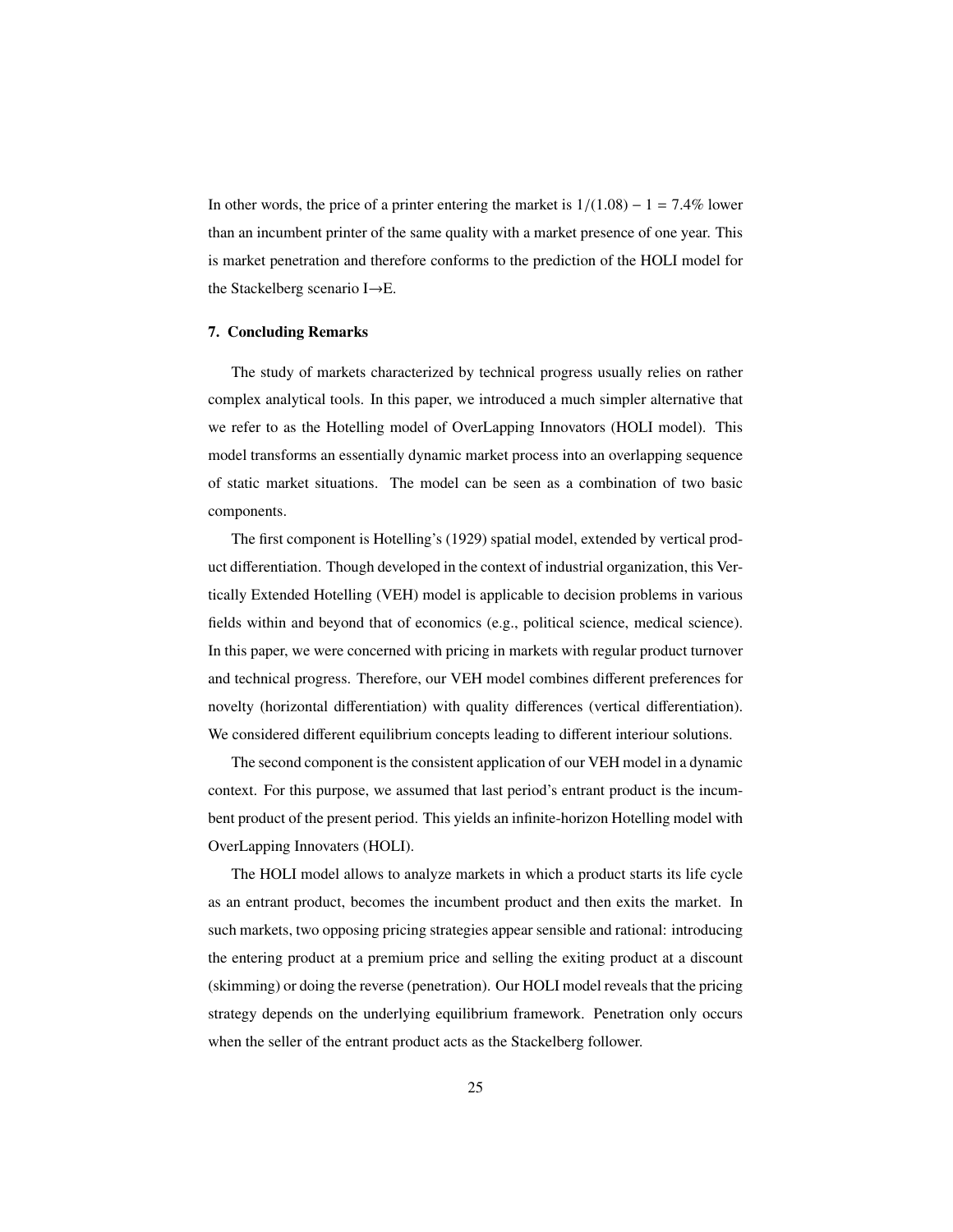The theoretical part of this paper has been supplemented by an empirical study of the German market for laser printers. In a hedonic regression analysis based on MCMC estimation techniques, it could be shown that, on average, the quality-adjusted prices of established laser printers exceed those of novel printers. In other words, the German market for laser printers exhibits penetration. This empirical result conforms to the predictions of the HOLI model with the seller of the novel product pursuing the strategy of the Stackelberg follower.

#### Acknowledgements

Our manuscript has benefited from comments by Rodolphe Dos Santos Ferreira, Normann Lorenz, Bertrand Koebel, Jacques Thépot, Jacques-François Thisse, seminar participants at IIOC 2013 in Boston, EEA-ESEM 2013 in Gothenburg, Universite de ´ Strasbourg, Ruhr-Universität Bochum, and Universität Trier as well as from comments by our discussant Joana Resende.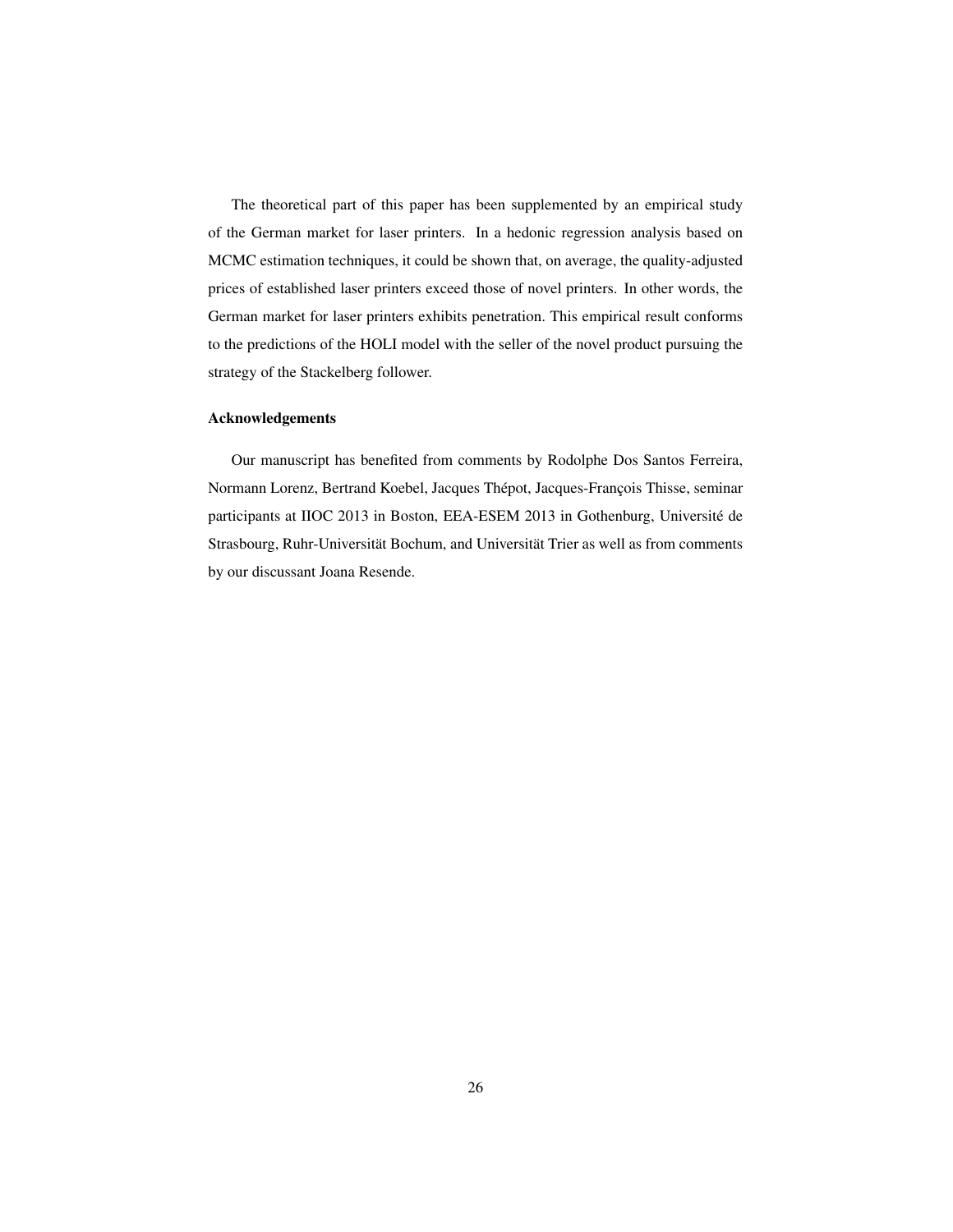#### References

- Anderson, S., 1987. Spatial Competition and Price Leadership. International Journal of Industrial Organization 5, 369-398.
- Arguea, N.M., Hsiao, C., 1993. Econometric Issues of Estimating Hedonic Price Functions. Journal of Econometrics 56, 241-267.
- Auer, L.v., 2007. Hedonic Price Measurement: The CCC Approach. Empirical Economics 33, 289-311.
- Auer, L.v., Trede, M., 2012. The Dynamics of Brand Equity: A Hedonic Regression Approach to the Laser Printer Market. Journal of the Operational Research Society 63, 1351-1362.
- Berndt, E.R., Rappaport, N.J., 2001. Price and Quality of Desktop and Mobile Personal Computers: A Quarter-Century Historical Overview, American Economic Review 91, 268-273.
- Chow, G.C., 1967. Technological Change and the Demand for Computers. American Economic Review 57, 1117-1130.
- Court, A.T., 1939. Hedonic Price Indexes with Automotive Examples, in: The Dynamics of Automotive Demand. New York: General Motors Corporation, 99-117.
- Daughety, A.F., Reinganum, J.F., 2007. Competition and Confidentiality: Signaling Quality in a Duopoly When There is Universal Private Information. Games and Economic Behavior 58, 94-120.
- Daughety, A.F., Reinganum, J.F., 2008. Imperfect Competition and Quality Signalling. RAND Journal of Economics 39, 163-183.
- Deltas, G., Zacharias, E., 2006. Entry Order and Pricing over the Product Cycle: The Transition from the 486 to the Pentium Processor. International Journal of Industrial Organization 24, 1041-1069.
- Dos Santos Ferreira, R., Thisse, J.-F., 1996. Horizontal and Vertical Differentiation: The Launhardt Model. International Journal of Industrial Organization 14, 485- 506.